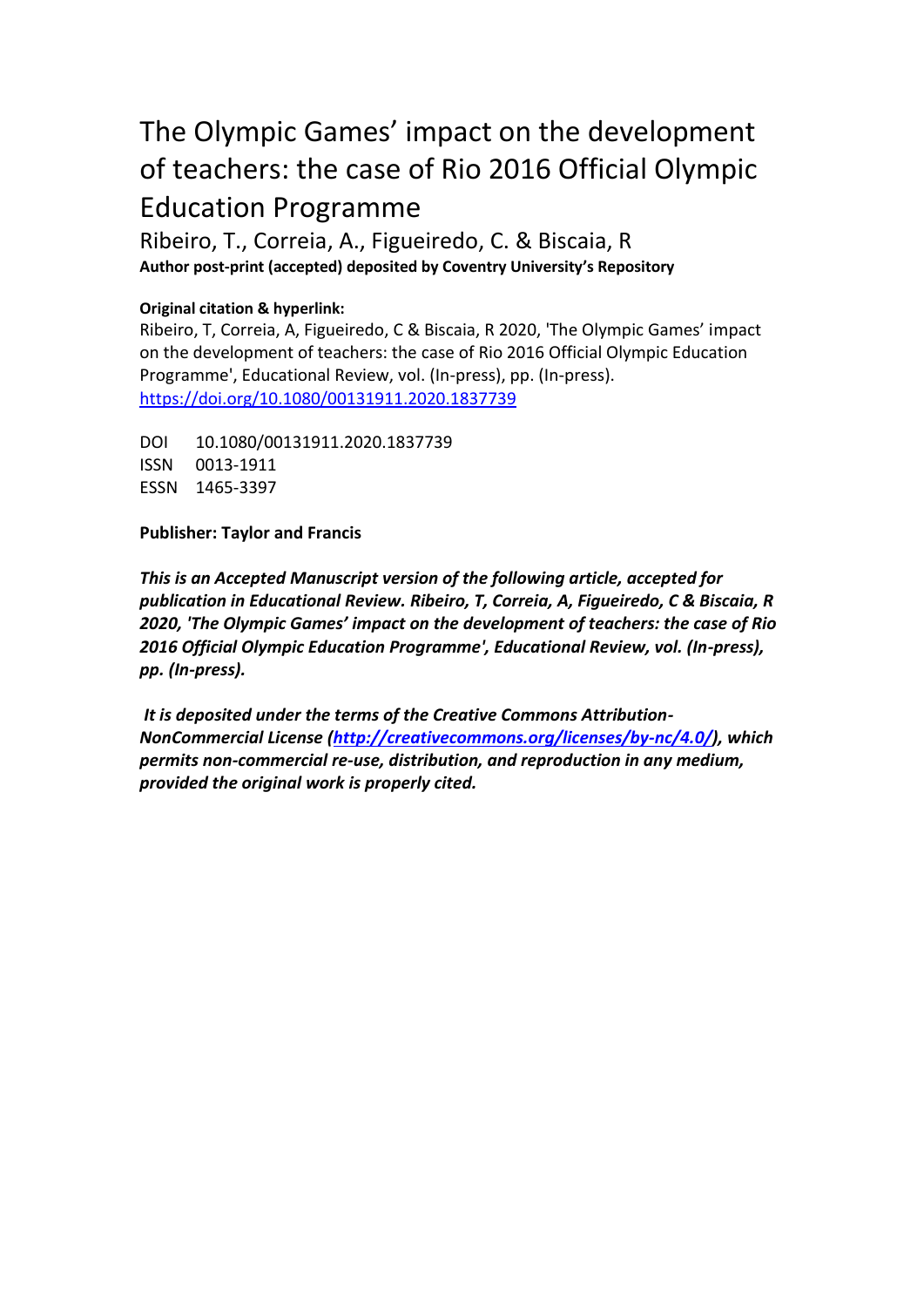## **The Olympic Games' impact on the development of teachers: the case of Rio 2016 Official Olympic Education Programme**

Tiago Ribeiro, University of Lisbon, Portugal Abel Correia, University of Lisbon, Portugal Rui Biscaia, Coventry University, UK

Author post-print (accepted) deposited by Coventry University's Repository

Original citation & hyperlink:

Ribeiro, T., Correia, A., & Biscaia, R. (2020). The Olympic Games' impact on the development of teachers: the case of Rio 2016 Official Olympic Education Programme. *Educational Review*. doi: https://doi.org/10.1080/00131911.2020.1837739 Publisher: Taylor and Francis

NOTICE: this is the author's version of a work that was accepted for publication in *Educational Review*. Changes resulting from the publishing process, such editing, corrections, structural formatting, and other quality control mechanisms may not be reflected in this document. A definitive version was subsequently published in *Educational Review* DOI: https://doi.org/10.1080/00131911.2020.1837739

Please address correspondence to: Rui Biscaia Jaguar Building, School of Marketing and Management, Coventry University Priory Street, CV1 5FB, Coventry, United Kingdom Email: [ac4231@coventry.ac.uk](mailto:ac4231@coventry.ac.uk)

This document is the author's post-print version, incorporating any revisions agreed during the peer-review process. Some differences between the published version and this version may remain and you are advised to consult the published version if you wish to cite from it.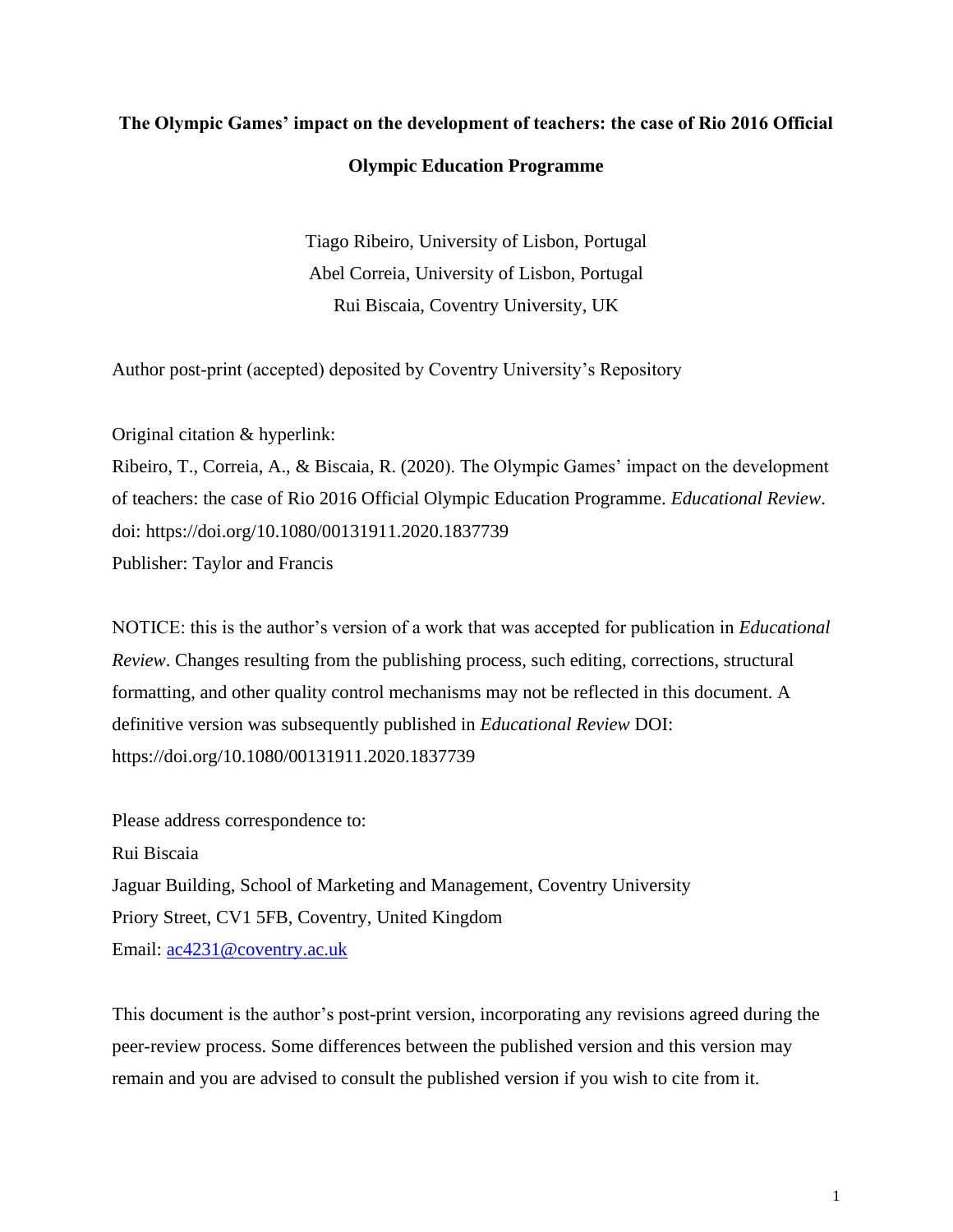## **The Olympic Games' impact on the development of teachers: the case of Rio 2016 Official Olympic Education Programme**

The Rio 2016 Official Olympic Education Programme (ROEP), called *Transforma*, began in 2013 and was one of the actions to take the Olympic Games into schools and promote new educationbased opportunities. The current study examines its effects by exploring the Olympic Games' impact on the development of skills, knowledge, and experiences of teachers. Data were collected through an online questionnaire (n=702) with physical education teachers who attended the *Transforma* Programme. The results of a structural equation model indicate that the educational impact measured through experiences, knowledge, and skills-development, contributed positively to the human development of teachers as well as to their knowledge about teaching Olympism. These findings provide event managers with useful insights on the role of teachers in their Olympic programmes, as well as ways to engage them in a wide range of initiatives both inside and outside the school context.

**Keywords:** Physical Education Teachers; Educational Practitioners; Olympics Impacts; Stakeholder Theory; Social Capital; Rio Official 2016 Education Programme.

## **Introduction**

The Olympic Games are considered as a great opportunity to "inspire a generation" and to have impacts on the culture, economy, technology, and education of the host countries (Kolotouchkin, 2018; Kohe & Chatziefstathiou, 2017). In recent decades, the bidding cities of these events have systematically included Education pillars within their tangible and intangible aims (e.g., "Generation 16 initiative" in Madrid or "Yoi Don" in Tokyo; Bason & Grix, 2018). In tandem, Education and educators are directly implicated in the Olympic legacy aspirations given that host cities are expected to prepare an Olympic education strategy with multiple stakeholders (Armour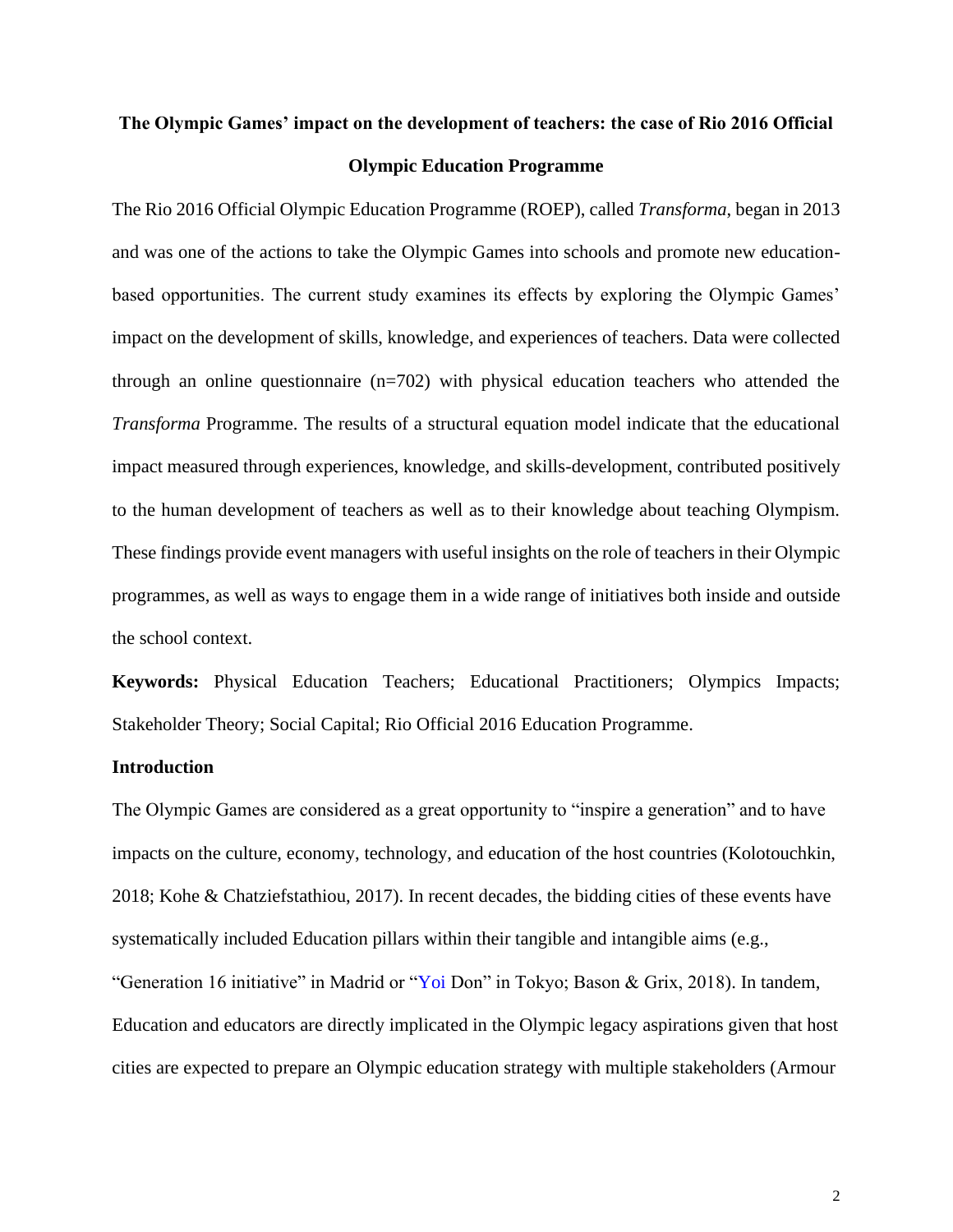& Dagkas, 2012). Teachers are among the most important stakeholders of the Olympic Games because of their role in Educational initiatives (Chatziefstathiou, 2012; Naul *et al.*, 2017).

Previous studies noted that South African intervention programmes led teachers to connect Olympic values such as fair play and respect for others with ethical concepts from their own cultural traditions (Naul *et al.*, 2017). In Greece, Grammatikopoulos *et al.* (2004) noted that teachers were positively impacted by the event as a result of their training on the Olympic education programmes. Similarly, in Brazil, DaCosta *et al.* (2017) highlighted that the "Olympiad and Citizenship" initiative saw 12,500 registrations of teachers from the school system, suggesting that the Rio 2016 positively influenced the Olympic Education development. Nevertheless, although prior studies have discussed theoretical issues related to Olympism (Armour & Dagkas, 2012; Teetzel, 2012) and have analysed the experiences of applying different education programmes (Monnin, 2012), there is a lack of empirical research assessing the effectiveness of Olympic education programmes (Sukys, Majauskiene & Dumciene, 2017).

Given that the Olympic Games offer a unique opportunity in teachers' lives (i.e., a motivation for learning activities, skills development, and community commitment; Binder, 2012), three key issues are critical in developing the current research. First, teachers provide an important link between the school community and the event itself, becoming knowledge disseminators and influencing future generations (Kohe & Chatziefstathiou, 2017). Second, with their own ideals, values, and Olympic knowledge, teachers have the ability to influence individuals both inside and outside schools (Silva, Santos & Tavares, 2016; Girginov, 2018), disseminating Olympic Education. Third, their perceptions of the Olympic Games are crucial for determining the educational outcomes, allowing to understand allowing to understand if an Olympic education programme can act as an example for future host countries.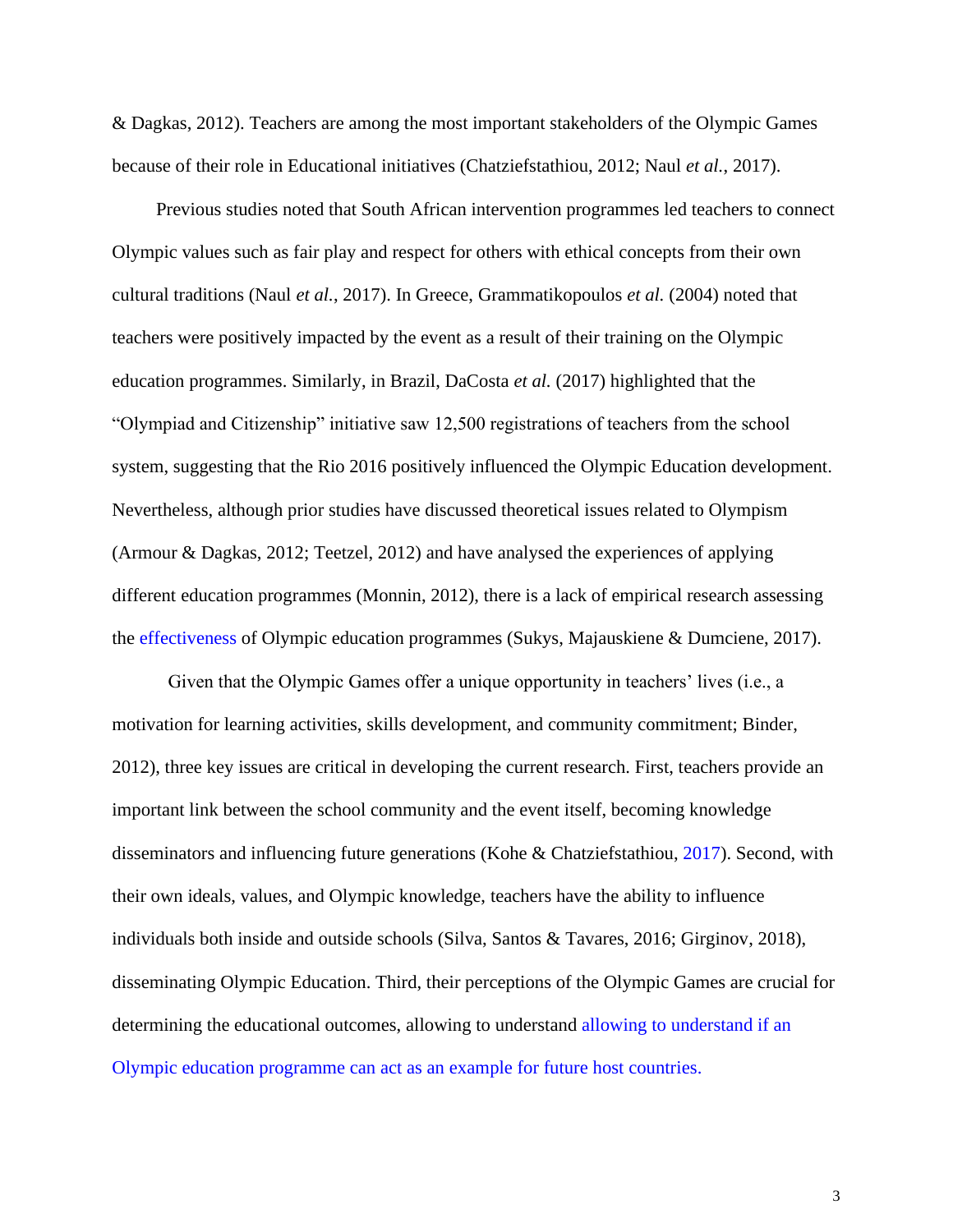Thus, the following issues are presented in the current study: How do teachers assess the educational programmes and their potential impacts? How has the Rio 2016 Official Olympic Education Programme influenced the development of skills, knowledge, and experiences of the educational practitioners? Is it possible to state that the ROEP has had a positive effect on the teachers' knowledge about Olympism? Even though there have been attempts to analyse the educational programmes' effects after the event was staged (Schnitzer *et al.*, 2018; Nordhagen & Fauske, 2018), previous studies pointed that educational projects often lack theoretical unity and subsequent evaluation (Kohe & Bowen-Jones, 2016; Grammatikopoulos *et al.*, 2004). Problematically, there is no clearly articulated framework for understanding the Olympic Games' impact on the human development of teachers. Therefore, the purpose of this study is to explore the Olympic Games' impact on the development of skills, knowledge, and experiences of the teachers who delivered the ROEP.

## **Brazil's education initiatives and Rio 2016**

Historically, the relationships between the sport sector and the different levels of the Brazilian government have always entailed a high level of government interference in sports and its educational structures (Knijnik & Tavares, 2012). However, the key problem facing Olympic Education in Brazil resides in the area of theory transfer to teaching and learning practices (DaCosta *et al.*, 2017). Despite the increased investments in education programmes derived from hosting sport mega-events (e.g., "Second Half": R\$ 460 million; "Sport and City Leisure": R\$ 730 million), the public funding dependence for Olympic Education provision and lack of a sport and leisure national policy in Brazil has been suggested to compromise the sustainability of learning for future generations (Almeida & Marchi, 2010).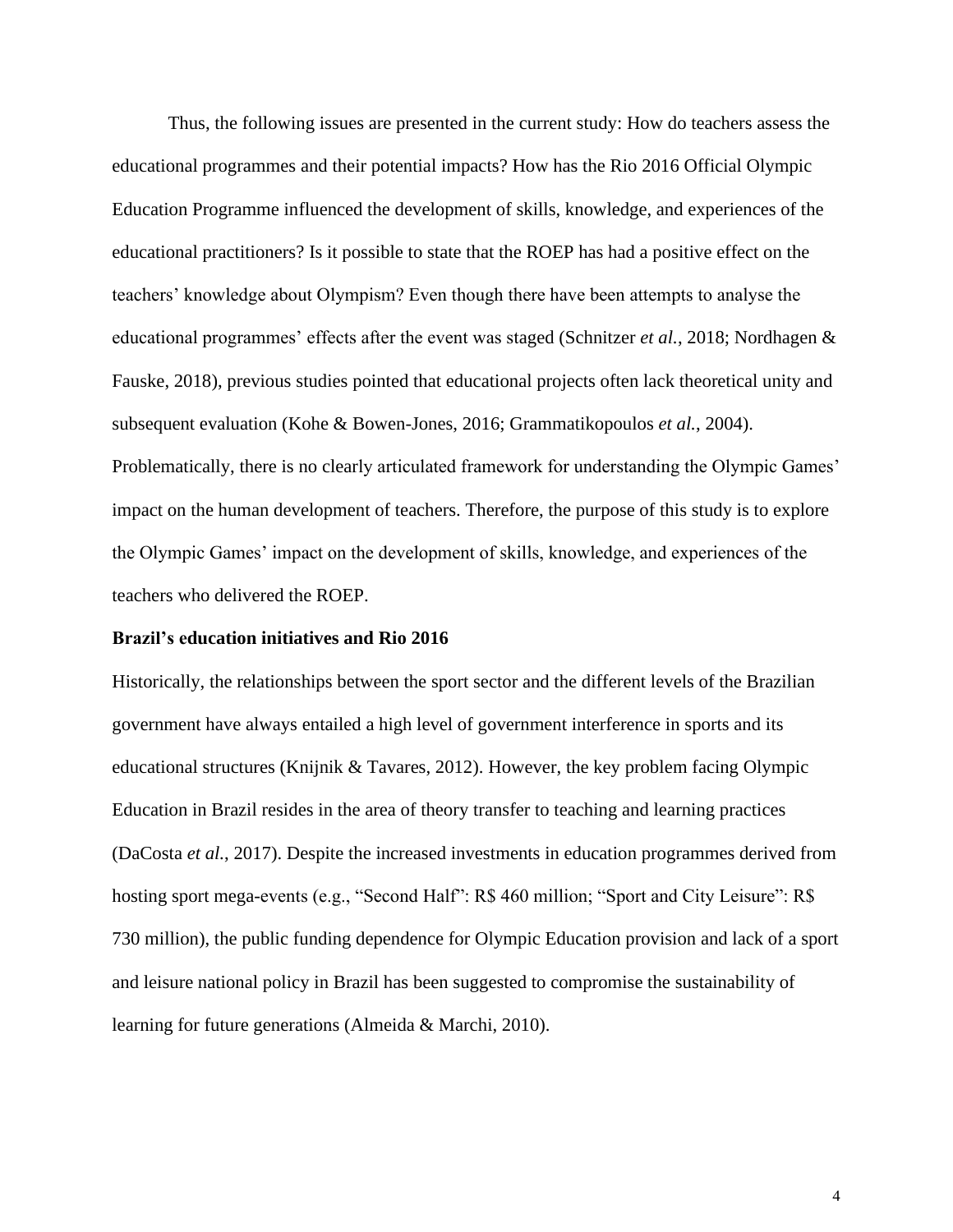In Brazil, it is possible to identify three tendencies in relation to the dissemination of Olympic Education (DaCosta *et al.*, 2017): (1) isolated initiatives through university experiences such as forums, meetings, and conferences; (2) organisation of extra-curricular school projects focusing on social-educational areas as a result of the 2016 Olympic Games; and (3) organisation of socio-educational projects by companies, NGOs, and government agencies as pedagogical support practices. These tendencies have promoted the discussion of Olympism during the Rio 2016 Olympic Games hosting process (Perez *et al.*, 2016). During the pre-Games time, some initiatives provided a generation of key players in the Olympic Movement, equipping them with knowledge and concepts and guiding them towards a reflection about the Olympic values. Table 1 provides an overview of the Olympic education initiatives in hosting Games-time.

### [Insert Table 1 around here]

Rio's initiative was an ideal opportunity to give visibility to and strengthen Brazil's education programmes (Rio 2016, 2012). In 2009, when Rio de Janeiro was declared an Olympic City, the ROEP was highlighted through several educational initiatives across the host city and State. The ROEP worked with key sustainable stakeholders such as government, sponsors, the Brazilian Olympic and Paralympic Committees, and schools to design and implement a number of educational activities and ensure their continuance beyond 2016. In addition, it is important to note four initiatives related to teachers: (1) Olympic Values Education Programme (OVEP) manual; (2) Paralympic School Day (PSD) manual; (3) CPB Teacher Training module; and (4) online course for teachers related to the OVEP (Rio 2016, 2012).

It is noteworthy that the Rio's initiative for the Olympic and Paralympic Education had a congruent view with other world education programmes such as London or Singapore (Rio 2016, 2012), providing similar inspiration, learning, and experimentation opportunities for school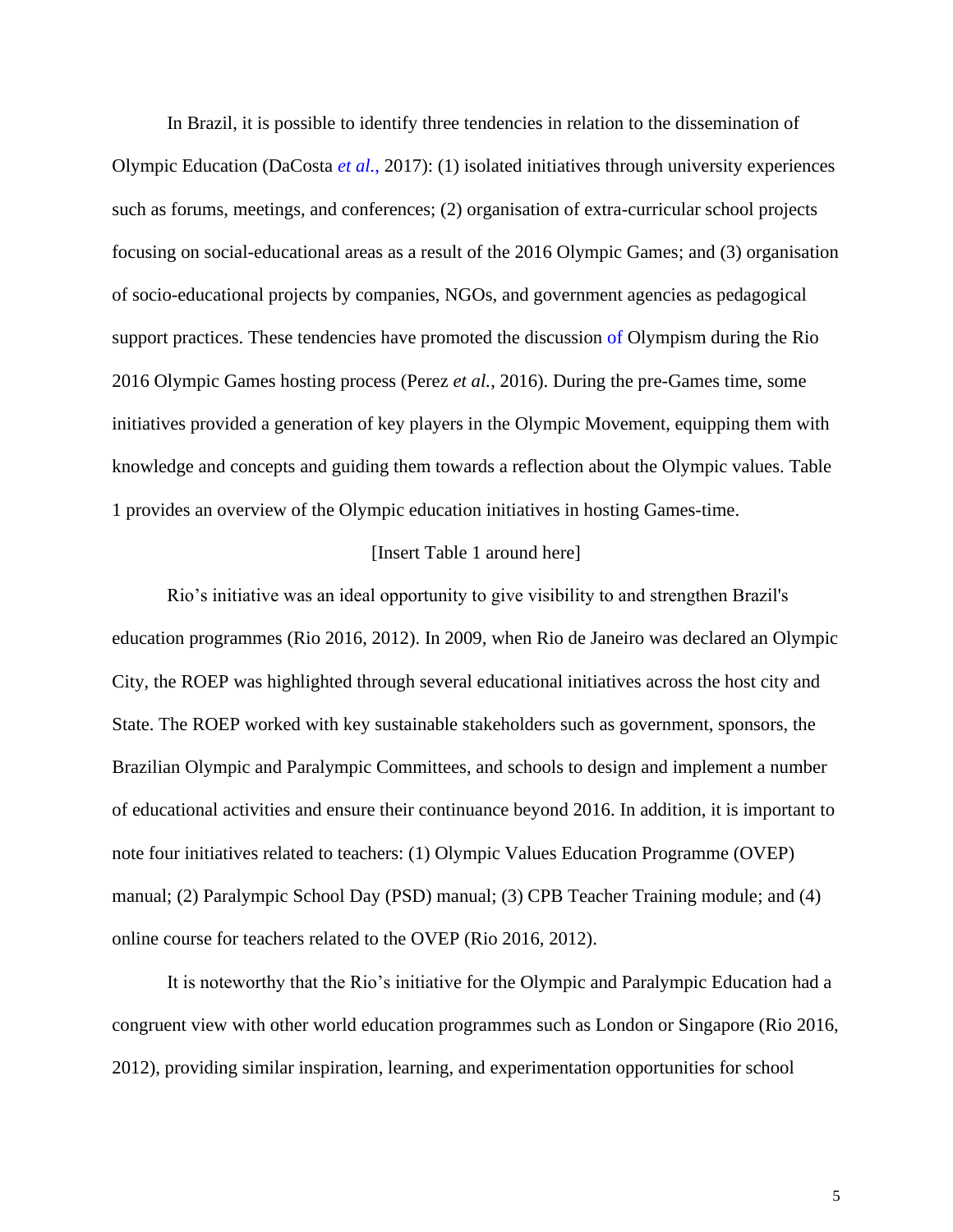communities. For example, city and state schools in Brazil were linked to 'Get Set' schools (London Olympic Programme). Students from the UK exchanged information with students in Brazil about what it is like to host the Games and share their enthusiasm and excitement (Globo, 2013). The Rio 2016 Education Programme was one of the most effective tools for the organizing committee of the Olympic Games to pass on messages to Brazilian youngsters and teachers (Kirst & Silva, 2017). To this respect, the digital resources have been downloaded 63,350 times and 18 sports courses were offered to 2,003 teachers in 180 cities (Kirst & Silva, 2018). Thus, the knowledge of the Olympic values and symbols, as well as new sports, probably reached a level that was never seen before in Brazil (DaCosta *et al.*, 2017).

The Transforma Programme was developed by the Rio 2016 Organizing Committee, between 2013 and 2016, and aimed to promote the Olympic values for the integral development of individuals. Although the partnership between Rio 2016 and the Ministry of Education made it possible to continue training teachers and develop education programmes after the Olympic Games (Globo, 2016), this agreement has ended. The BOC is the "owner" of *Transforma* that took place in schools, NGOs, social projects, and Olympic events (BOC, 2019). These actions included school meetings (*Transforma* training), sport activities (*Transforma* festival), and exchanging cultural experiences between athletes, students, and teachers (*Transforma* at schools). This programme also offers two free e-learning courses to educators (Olympic Values for Life) and Physical Education teachers (Sports Start and Values) (BOC, 2019). Moreover, *Transforma* was aligned with the national curriculum base rules<sup>1</sup> allowing to develop Olympic themes and values with teachers and students from municipal schools (Carvalho, 2019).

<sup>&</sup>lt;sup>1</sup> In 2017, a new national sports education programme financed by Brazilian *Peninsula* Institute was created, called "*Impulsiona* Programme", which focused on teachers' training and includes Olympic themes and values within the national curriculum (Diniz, 2017).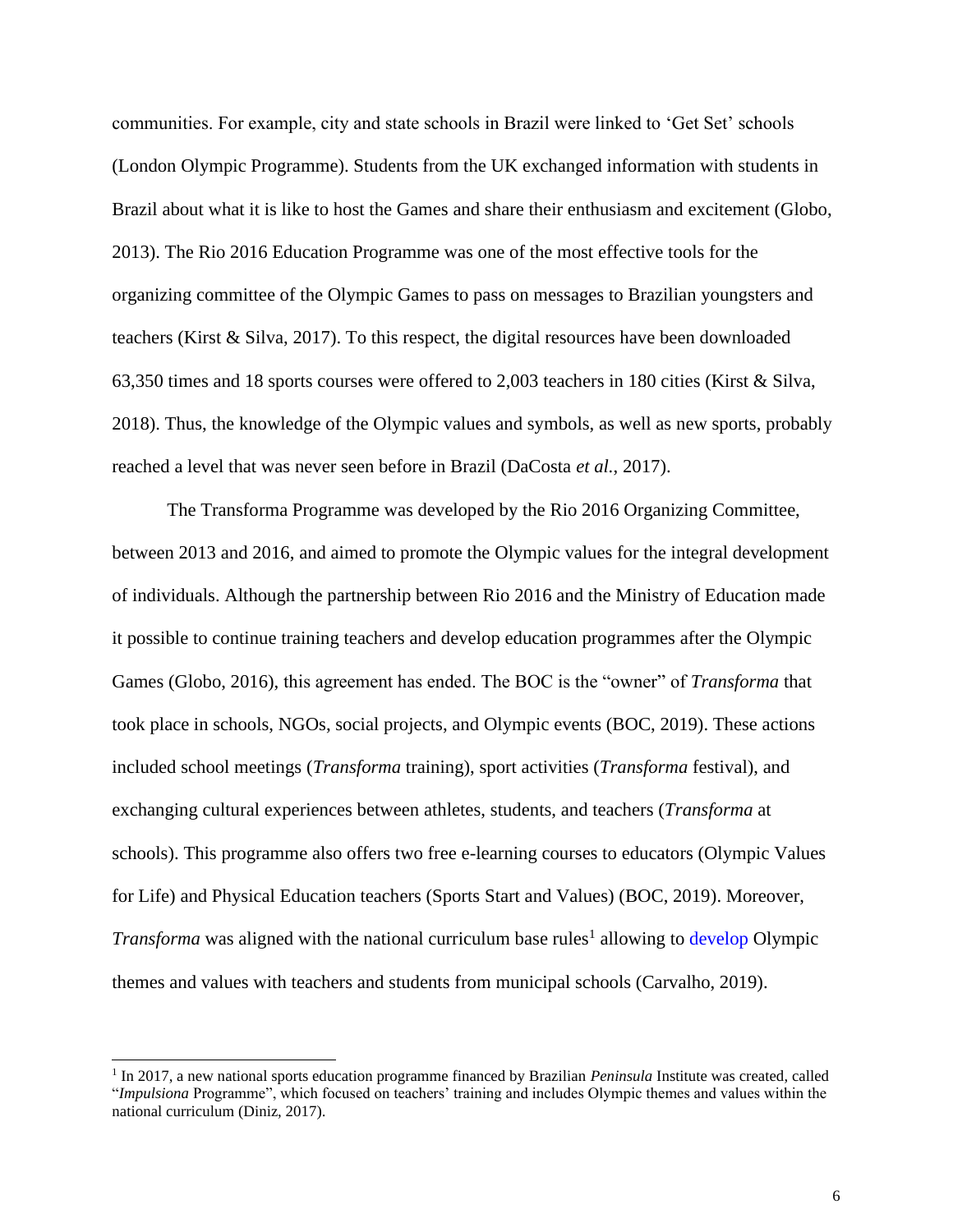## **Social capital as a legacy**

The social capital derived from participating in Olympic programmes and extended community involvement is an important benefit for human development (Naul *et al.*, 2017). As noted by Bourdieu (1986), social capital refers to the resources that flow to individuals from them being a part of social networks. Coleman (1988) highlights the importance of increased social capital as part of educational outcomes, referring to a set of attributes (education, skills, knowledge, and personal experiences) as ways to enhancing the productivity and competitive advantages. The social capital of individuals is enhanced when using and transferring Olympic knowledge (Prüschenk & Kurscheidt, 2020).

The social capital generated by the Olympic Games can be explored on the basis of three attributes (Prüschenk & Kurscheidt, 2017): bonding, bridging, and linking capital. Bonding is typically found in smaller, strongly interconnected, and homogeneous communities (Prüschenk & Kurscheidt, 2020), which may apply to the teachers of the Olympic education programmes because they have shared the same experiences, have met the same requirements, and have pursued the same objectives of teaching the Olympic values. Bridging is linked to the interrelations that stem from the Olympic Games and associated social ties driven by delivering the Olympic education programmes. In turn, linking capital is directly influenced by stakeholder groups such as the government, sponsors, and the local organising committee (LOC) (Parent, 2008). At the intersection of these dimensions, the education programmes stem of the Olympic Games may help leverage the Olympic legacy.

However, the ability of the Olympic Games to generate social capital may be quite different from longer programmes and other initiatives due to the temporal nature of this mega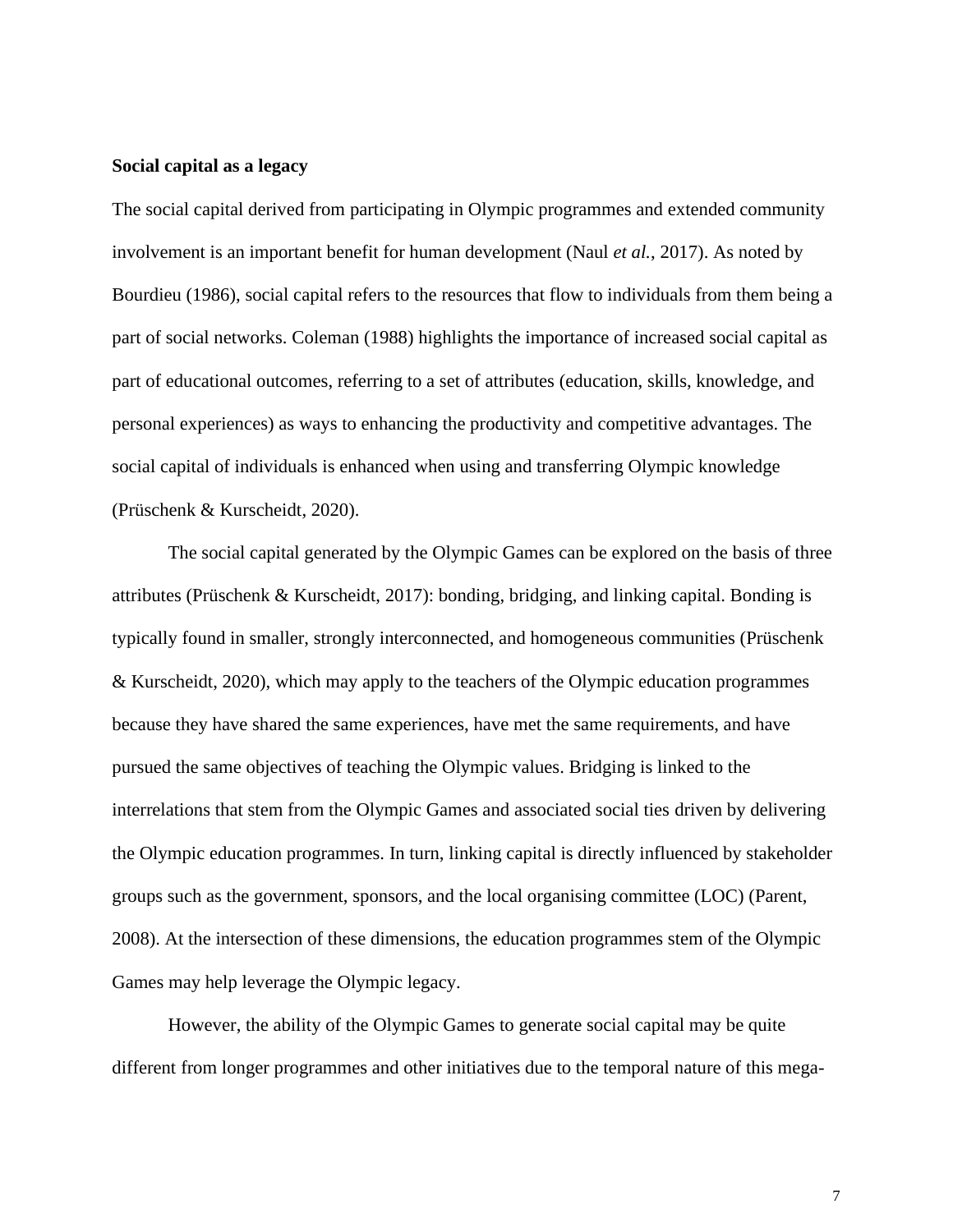event (Prüschenk & Kurscheidt, 2020). Prior studies consider social capital as an outcome that is typically limited to the period of the Olympic Games unless social strategies are incorporated and remain after the Games (Koenigstorfer *et al.*, 2019). Despite the intuitive appeal of the link proposed between the Olympic Games and social benefits, it is important to note there remains a lack of empirical evidence to support a causal relationship. Moreover, the lack of long-term evaluation programmes (Preuss, 2019) and the difficulty of examining the impact of education programmes (Sukys, *et al.*, 2017) are still issues to be addressed. Thus, the social capital theory may contribute to help understand the ROEP's potential to provide and/or reinforce positive consequences in the development of social and other forms of capital for teachers.

### **Teachers as stakeholders of Olympic education programmes**

Teachers play an important role in implementing the Olympic programmes (Culpan & Stevens, 2017) due to their ability to influence the Education of youngsters (Silva *et al.*, 2016) and their contribution to help school communities develop values associated with the concept of Olympism (Binder & Naul, 2017). Meghdadi et al (2018) further refer that teachers influence student knowledge and intellectual development, while Kohe and Bowen-Jones (2016) mention that teacher adoption of Olympic programmes may contribute to long-term educational changes, potentially leading to an Olympic educational legacy.

The stakeholder theory provides a useful lens to detail how legacy processes identify, balance, and manage the diverse interests of stakeholder groups (Koenigstorfer *et al.*, 2019). Mitchell *et al.*'s (1997) framework is a seminal contribution to the study of stakeholders suggesting identifying stakeholder groups based on their salience to an organisation, event, or initiative (e.g. LOC, sponsors, and teachers). However, there remains limited synthesis of how stakeholder perspectives and evaluations of legacy processes have been incorporated into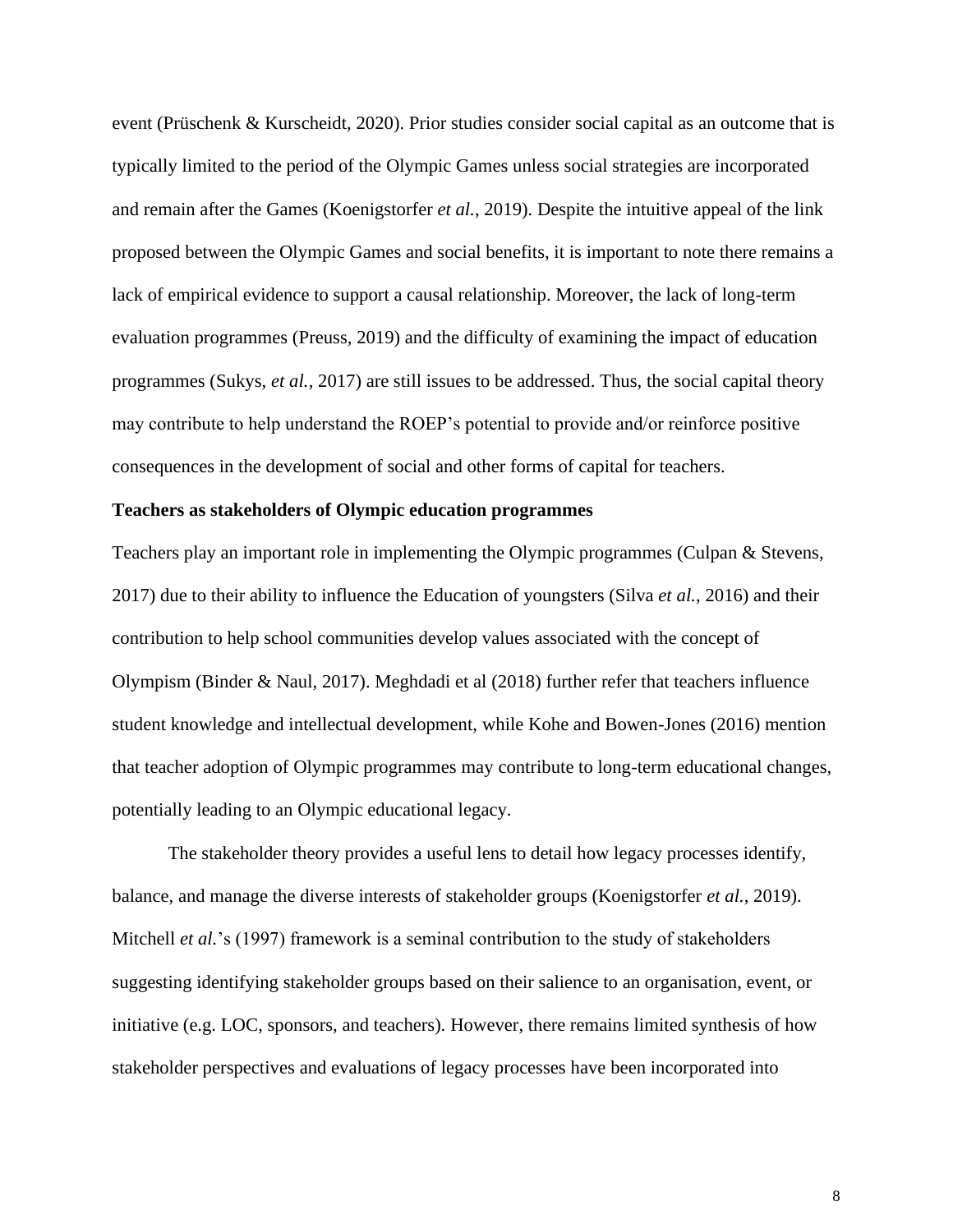empirical studies about the Olympic Games (Koenigstorfer *et al.*, 2019). In the current study, we focus on a stakeholder perspective to provide a comprehensive empirical examination of the Olympics impacts on the development of teachers.

According to Mitchell *et al.* (1997), power, urgency, and legitimacy are the three vital attributes of stakeholders, with power being the degree to which a stakeholder is capable of influencing the organisation (Biscaia *et al.*, 2018). In schools, teachers have the power to remake student notions of Olympic sports (Meghdadi *et al.*, 2018), make decisions about teaching content, while also being community leaders at the many grassroots level (Binder, 2017). In some cases, power is seen in a top-down configuration such as that between the government and teachers. For example, Rio de Janeiro state government defined an evaluation system (SAERJ) to measure the effectiveness of teachers and the education programme (Rio 2016, 2012). In other cases, the power dynamics is mutual such as when teachers participate in working groups of the *Transforma* Programme*,* which allows them to act as multipliers, create networks, and influence other teachers (Rio 2016, 2012). Other examples of teacher power related to Olympic programmes include their exerted pressure over the organizing committee to develop the new pedagogical tools about Olympic Education (Perez *et al.*, 2018). Therefore, teachers can exert a powerful sway over the way in which the education programmes are imagined, designed, negotiated, and implemented in order to take advantage of the Olympic Games.

The attribute of urgency reflects the extent to which a stakeholder has a claim for immediate attention by the organisation (Mainardes *et al.*, 2012). Physical education teachers often complain about the methods applied to continuous Olympic Education (Makris & Georgiadis, 2017) or the access to information technologies in the Olympic Education system (Stolyarov & Rodichenko, 2017). For example, before the Vancouver Olympic Games, teachers

9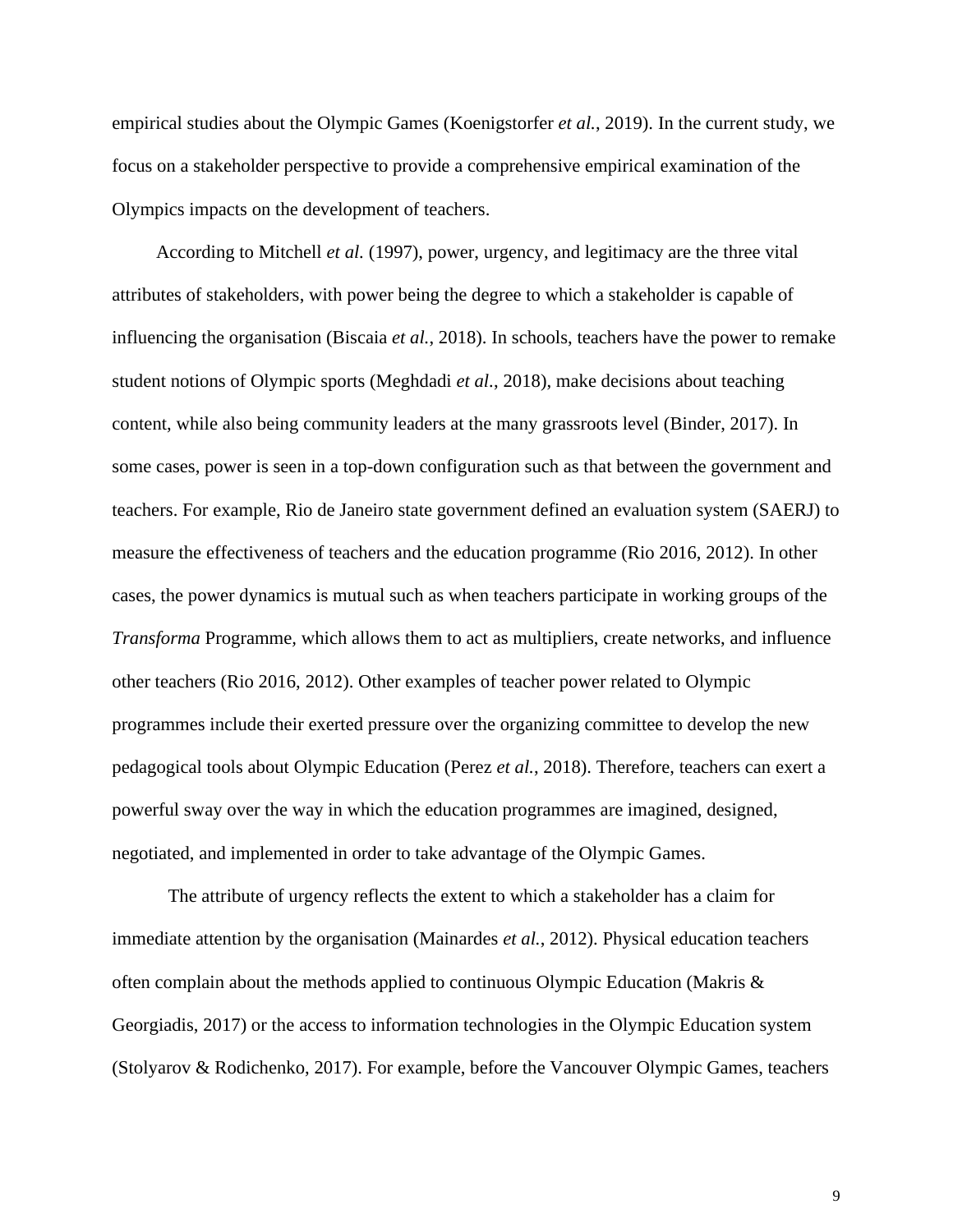did not know about the opportunities and did not understand the link between the Olympic Games and Education claiming the lack of encouragement from their ministries, school districts, and managers (Binder, 2017). Teacher urgency towards their schools, NOCs, or LOCs may also be evidenced through their regular engagement with education programmes via teaching resources (e.g., textbooks), e-learning courses (e.g., "Educopedia" - Rio 2016 platform), and their presence in working groups (Rio 20216, 2012).

In turn, a legitimate stakeholder is one whose claims are considered appropriate according to social norms and values (Xue & Mason, 2011). Teachers obtain legitimacy when their actions mirror accepted practices (Dowling & Pfeffer, 1975) and align with the expectations of the organizing committee and/or state government about Olympic Education. Exerting the social right to attend Olympic Games-related working groups or to participate regularly in conversations about the Olympic Education are examples of how teachers try to legitimise their role as stakeholders of educational programmes. The acceptance of Olympic programmes by teachers depends on their perception that the organising committees are promoting what was promised (Naul *et al.*, 2017). Therefore, it is important that LOCs and organisers consider the teacher's legitimacy when exploring the Olympics impact because they are pivotal stakeholders in the implementation of Olympic education programmes.

#### **Research methods**

While tangible and intangible outcomes of the Olympic Games should be considered (Preuss, 2019), several scholars have pointed out that intangible aspects are more complex to measure (Masumoto & Homma, 2014; Preuss, 2015) and recent studies have called for new ways capture them (Preuss, 2019). Furthermore, the IOC highlights the importance of measuring intangible benefits of hosting the Olympic Games (Preuss, 2015; IOC, 2018). Therefore, this study explores

10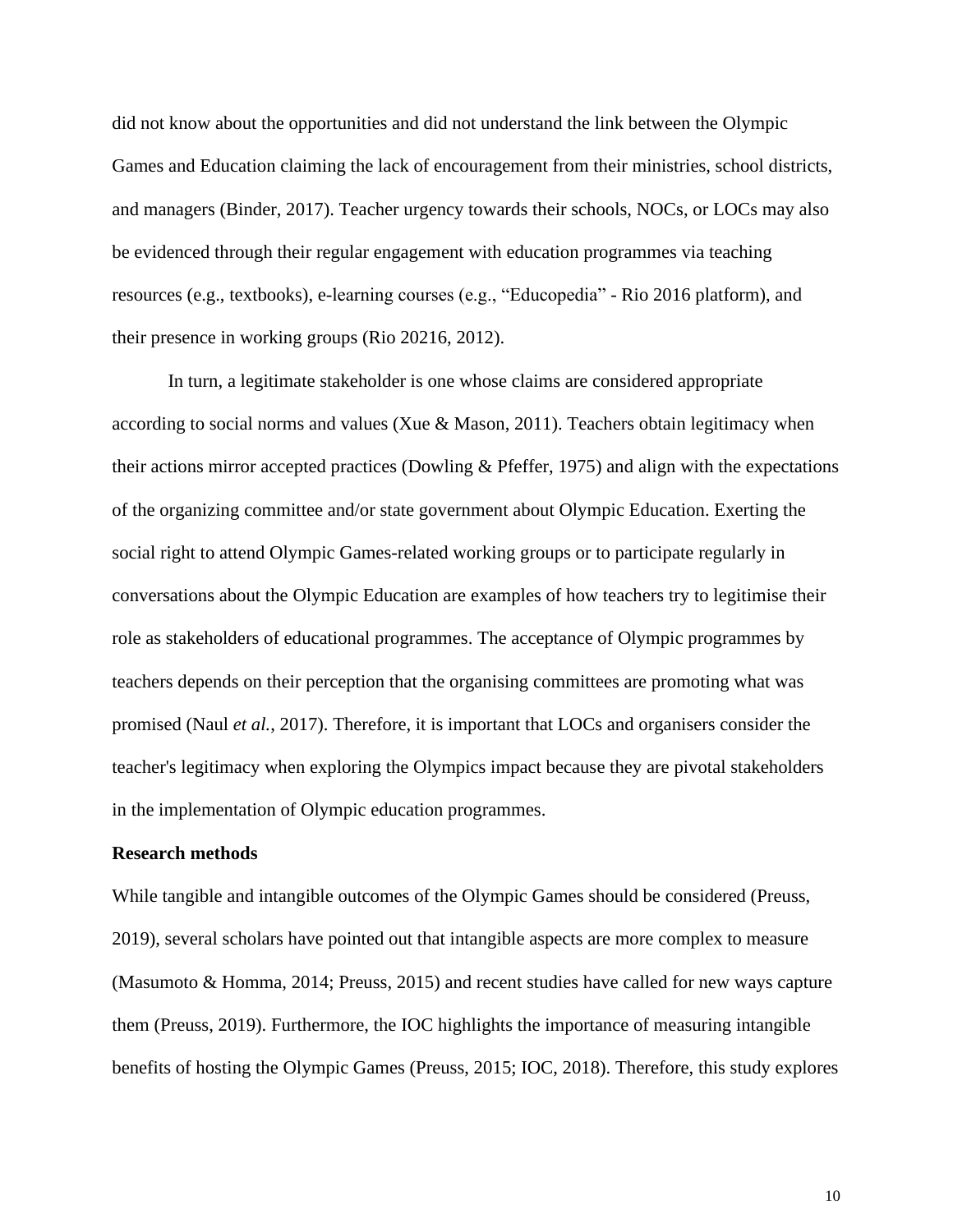the Olympic impacts related to Rio 2016 Education Programme through a scale development process (Clark & Watson, 1995). Firstly, we conducted a literature review and developed construct definitions to create content domains. Secondly, qualitative interviews were carried out to generate items. Thirdly, a process of expert review was completed to refine the items followed by a pilot study. Finally, the scale validation was accomplished through data collection with two distinct samples allowing to conduct an exploratory factor analysis and subsequent confirmatory analysis.

## *Construct definition and content domain*

Educational impacts that stem from the Olympic Games are usually intangible, short-time, and directly connected to Education projects that stem from the staging of the event (Preuss, 2019). These impacts are presented through new ideas and cultural values, intercultural and nonexclusionary experiences, sport participation, skills development, and know-how (Leopkey & Parent, 2012; Masumoto & Homma, 2014). Their effects may lead to structural changes and create new opportunities for local communities (Preuss, 2019). Olympic educational impacts act as a driving force and contribute to a long-term legacy within the local communities (Naul *et al.*, 2017). Griffiths and Armour (2013) noted that the Games provide the perfect platform for generate a positive impact on people's lifestyle choices, values and aspirations. In the context of Rio 2016, the proposed Education aims were extensive in scope, seeking to secure a positive impact on lifestyles, integration and humanism aspirations for host community (Rio 2016, 2012). Table 2 provides an overview of the impact of education initiatives related to Olympic Games; and Table 1 shows the Olympic education initiatives as a well- established field in Brazil. An indepth examination of these initiatives contributes to the conceptual clarification of the Olympics impact on Education.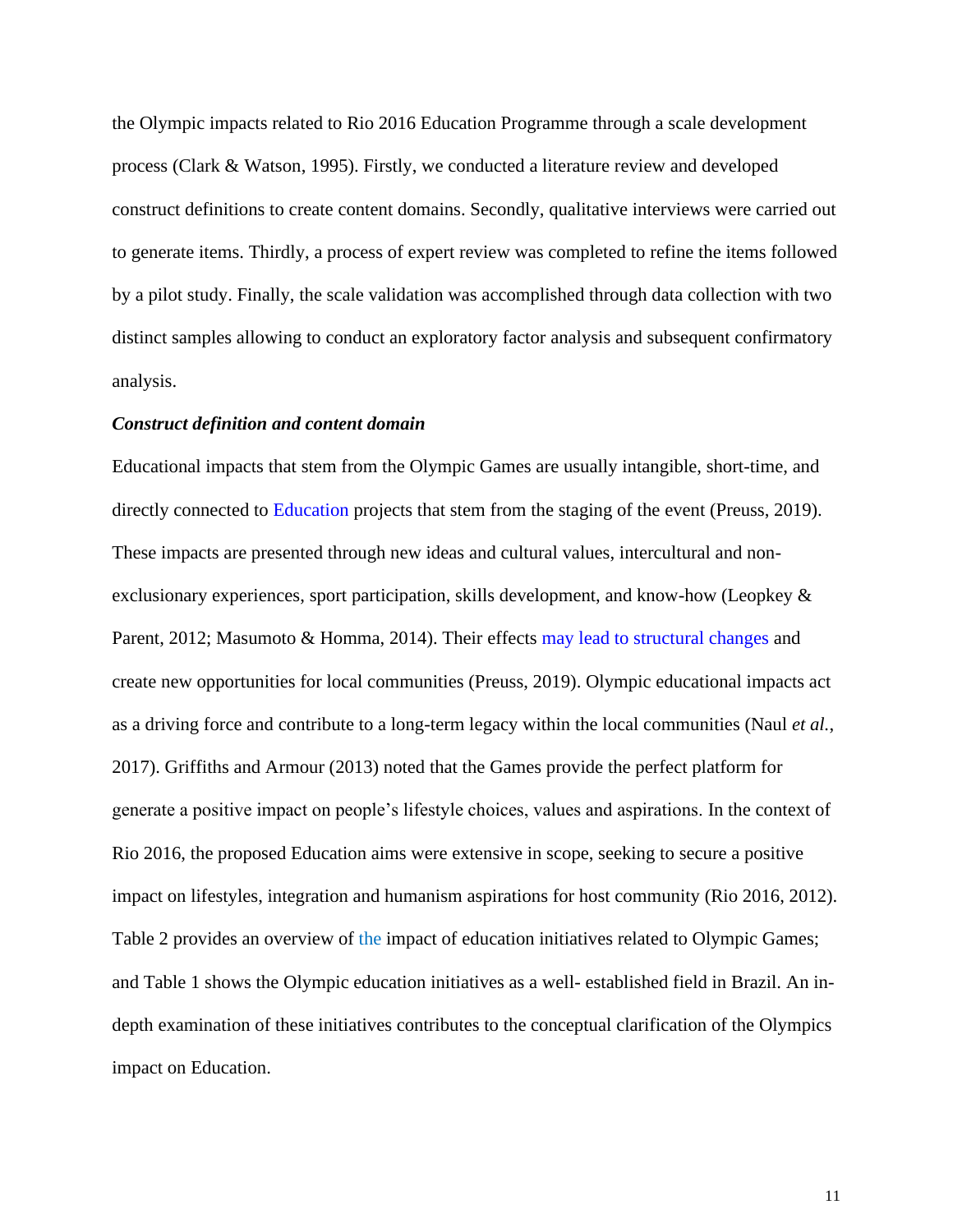### [Insert Table 2 around here]

Semi-structured interviews were conducted with eight participants to enhance the comprehensiveness of the construct definition and to start the item generation process. All participants had direct involvement with the Rio 2016 Official Olympic Education Programme (ROEP). Access to the interviewees was made by the Rio's LOC in the event "Brazil Sports Meeting" provided by Brazilian Sports Ministry, allowing different stakeholders to be interviewed. Eight interviewees made up the sample: (3) board-members, (2) Olympic volunteers, and (3) school coordinators. The interviewees provided their informed consent and all interviews were conducted in February 2017. All interviewees were native Brazilians and therefore interviews were conducted in Portuguese. These interviews lasted 20 to 30 minutes and were transcribed verbatim. Member checking were applied to improve trustworthiness and credibility (Lincoln & Guba, 1985). Table 3 provides indicative quotes from the interviews with the participants. Their insights were combined with existing knowledge on Olympics educational impact to further clarify the construct and its domain.

### [Insert Table 3 around here]

Synthesizing the literature and the data from the in-depth interviews, the educational impact was defined as an *intangible benefit provided by the opportunity of sports participation, Olympic knowledge and interest and involvement beyond the Games* (Binder & Naul, 2017; Kwauk, 2008). Following this stage, three dimensions and associated definitions were developed:

- − *Experiences*: opportunity to meet new people, sharing emotional experience and develop new education-based leisure opportunities.
- − *Knowledge*: opportunity for Olympic learning, sharing of information and Olympic education-based trainings.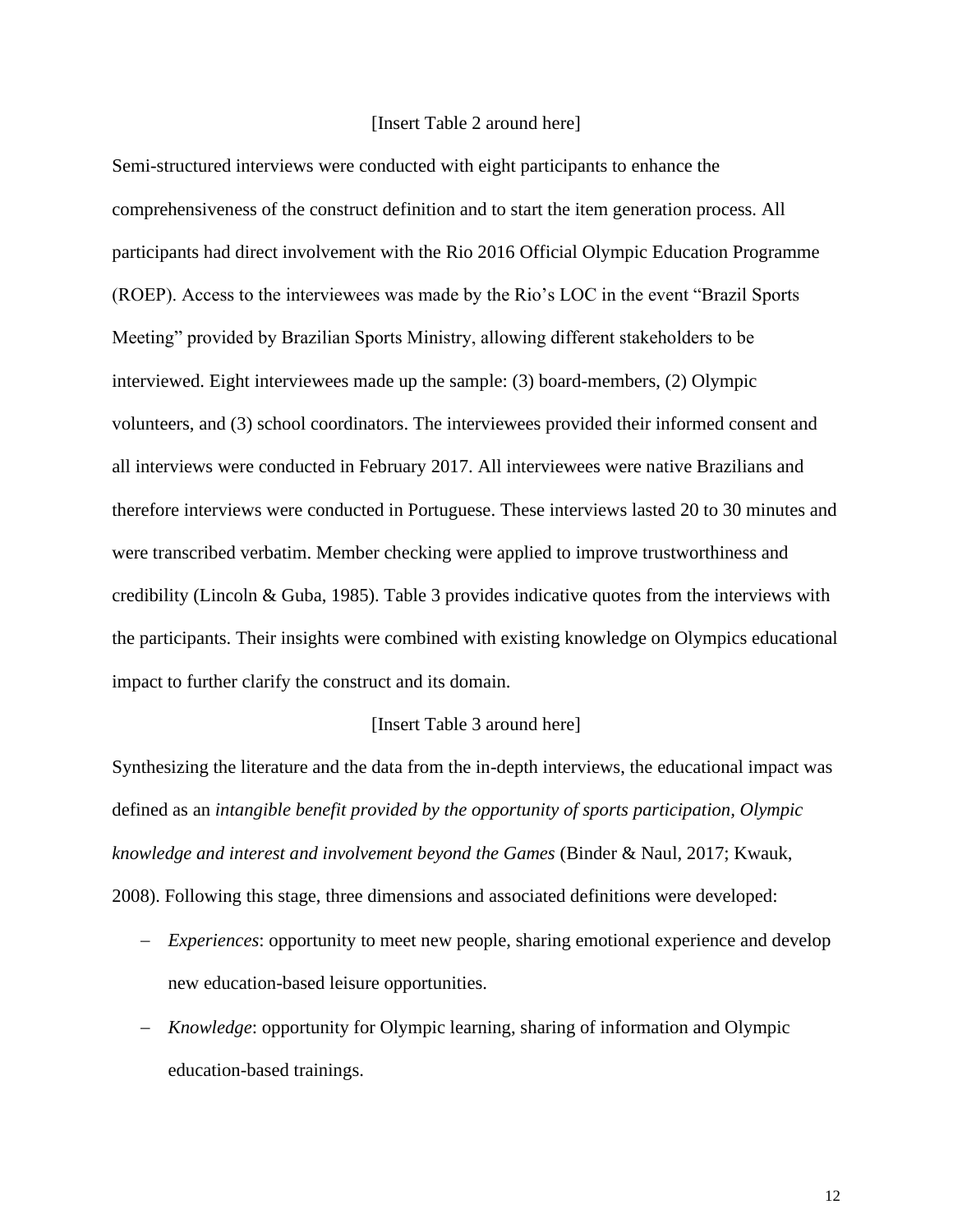− *Skills-development*: opportunity to strengthen personal skills, professional network, employment prospects and attain new talents.

## *Scale development and validation*

#### *Item generation and expert review*

The definition of educational impact dimensions and delineation of its domain allows the development of scale items to measure the strength with which each dimension exists. To generate a pool of items the literature was reviewed (see Appendix) and the interview narratives analysed; this generated a total of 20 items. At this stage, several issues were taken into consideration, including wording clarity, redundancy and adaptation to Brazilian context (Ribeiro *et al.*, 2018). Following the initial item generation, content validity was established with 4 scholars to undertake the appraisal of those items in a 5-point evaluation scale in terms of representativeness, specificity and clarity (e.g. Haynes, Richard, & Kubany, 1995). Each scholar received an e-mail containing the purpose of this study, an explanation of the procedures, a detailed description of the dimensions, and the list of items proposed. These scholars have experience in sport-related research and were invited to judge all 20 items. After this step, suggestions for changing the wording in 9 items were provided and 4 items were excluded due to lack of clarity for the intended population. The result is a set of 16 items for the next step of scale development process.

## *Scale purification and item refinement*

Following Clark and Watson (1995), once an item pool was thoroughly judged, modified and redefined by researchers and academics, a pilot test of the items took place with a sample of teachers from a local school in Rio de Janeiro. To guarantee representativeness, we intentionally chose a local school adopting the Rio 2016 Education Programme. An online questionnaire was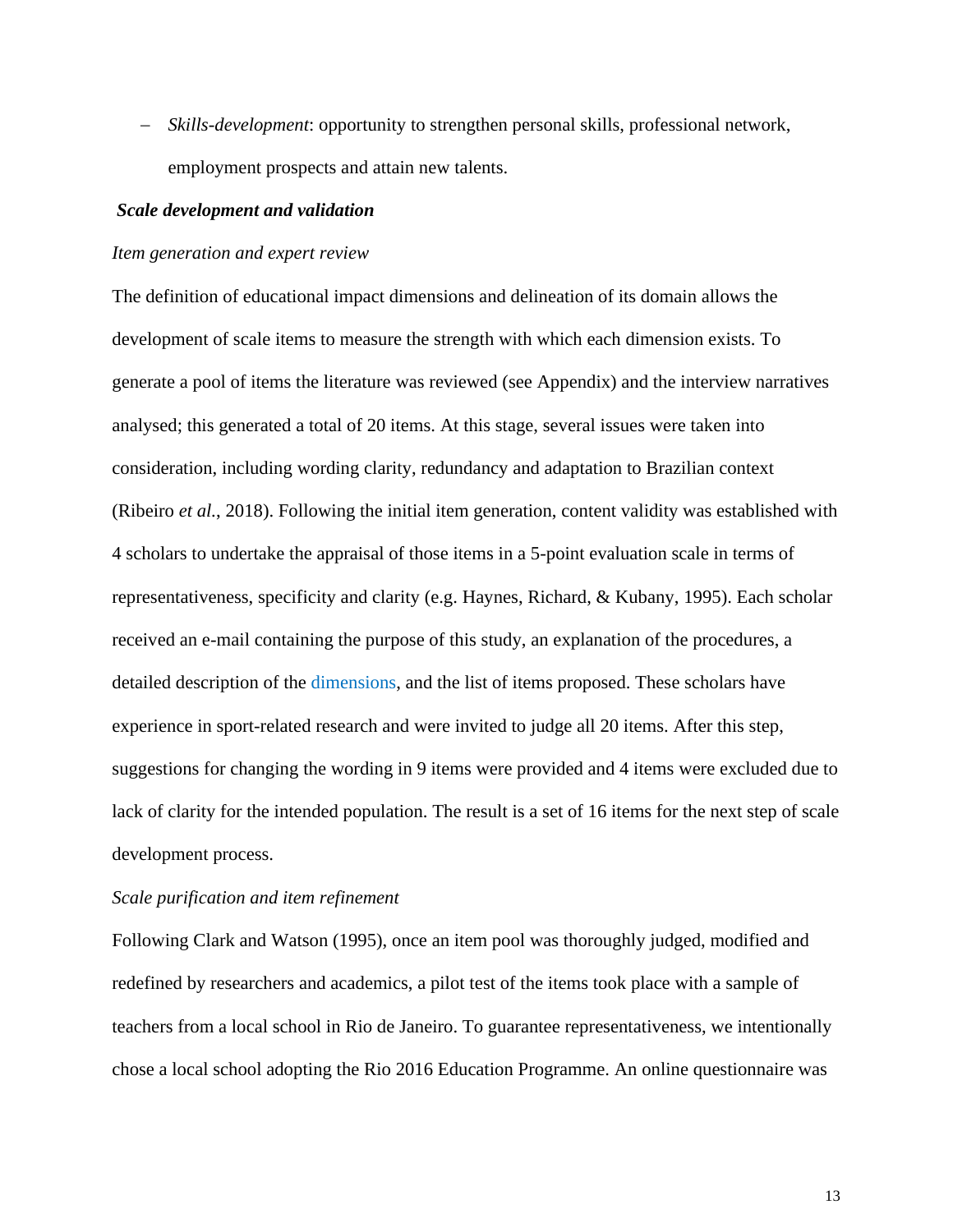sent by email indicating the purpose of the study and asking teachers to access the link and fill out a questionnaire. To ensure that each teacher answered only once, the IP address was recorded in the database, and further access from these addresses was denied after submission. A total of 147 surveys were returned, and responses that were not fully completed were excluded, leaving 115 usable surveys.

To evaluate if the items were close enough to the normal distribution and could be used in factorial analysis, skewness and kurtosis were examined. Then, an exploratory factor analysis (EFA) with varimax rotation revealed a three-factor structure with eigenvalues>1 and explaining 74% of the total variance. After the deletion of 4 items that did not satisfy the loading criteria  $(0.5)$ , all items loaded predominantly on a single factor. Internal reliability of the three dimensions of educational impact was assessed by calculating the Cronbach's alpha. The values were found to be good (Experiences =  $0.90$ ; Knowledge =  $0.92$ ; Skills-development =  $0.92$ ), exceeding the threshold of 0.70 (Nunnally & Bernstein, 1994). All individual items within each dimension average item-to-total correlations of 0.62, and all exceed 0.51. A final set of 12 items about education impact of Olympic Games were deemed for further analysis. All survey items were measured using 5-point Likert-type scale ranging from 1="Strongly Disagree" to 5="Strongly Agree".

## *Scale validation*

Given that around 2.000 educational practitioners (from 180 cities) attended the Rio 2016 Education Programme, we explored its educational impact through a quantitative study using an online questionnaire to capture the perception of a greater number of teachers. Subsequently, a CFA was used to confirm or reject the proposed three factor model arising from the previous step. This allows to assess the fit between observed data and an a priori conceptualized model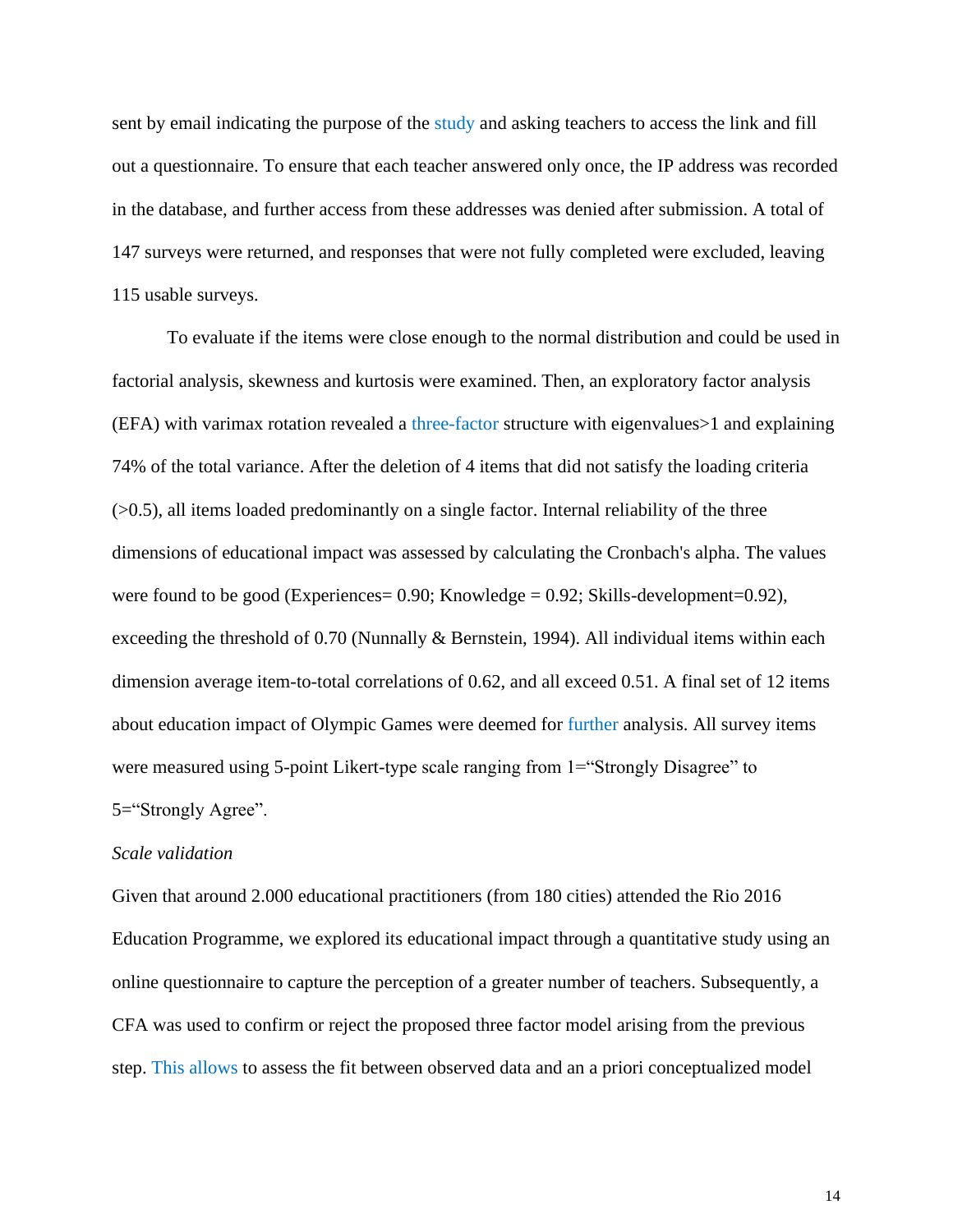(Schreiber *et al.* 2006) and construct validity (reliability, convergent and discriminant validity). An examination of skewness, kurtosis, and internal consistency of the measures was done via SPSS 23.0. The CFA was conducted through AMOS 23.0. The fit of the data to the model was examined using the ratio of chi-square  $(\chi^2)$  to its degrees of freedom, Tucker-Lewis Index (TLI), comparative-of-fit-index (CFI), goodness-of-fit index (GFI), and root mean square error of approximation (RMSEA). Internal consistency of the constructs was measured through composite reliability (Anderson & Gerbing, 1988; Hair *et al.*, 2009). Convergent validity was evaluated through the average variance extracted (AVE). Discriminant validity was assessed through the correlation coefficients and AVE tests of discriminant validity (Fornell & Larcker, 1981).

In assessing the nomological validity of the scale, this study relies on structural equation modelling and considers an outcome variable identified from the literature – Knowledge about teaching Olympism (KTO), which is defined as the "*teacher knowledge about the Olympic Values Education according to the IOC guidelines*" (Meghadadi et al, 2018; Binder, 2012). Three-items adopted from Meghadadi et al (2018) were selected to measure KTO (see Appendix).

## **Data collection and sample**

An online questionnaire was used to collect data among physical education teachers who attended the Rio 2016 Official Education Programme. Data were collected 8 months after the Olympic Games (between 1st and 30th March 2017). The online questionnaire, shared on an organisational database, was made available by the Rio 2016 Education Department. This allowed to collect data from a group of teachers (n=2003) who live in different regions of the country, mainly in Rio de Janeiro, Minas Gerais and Brasília States. The participants received an

15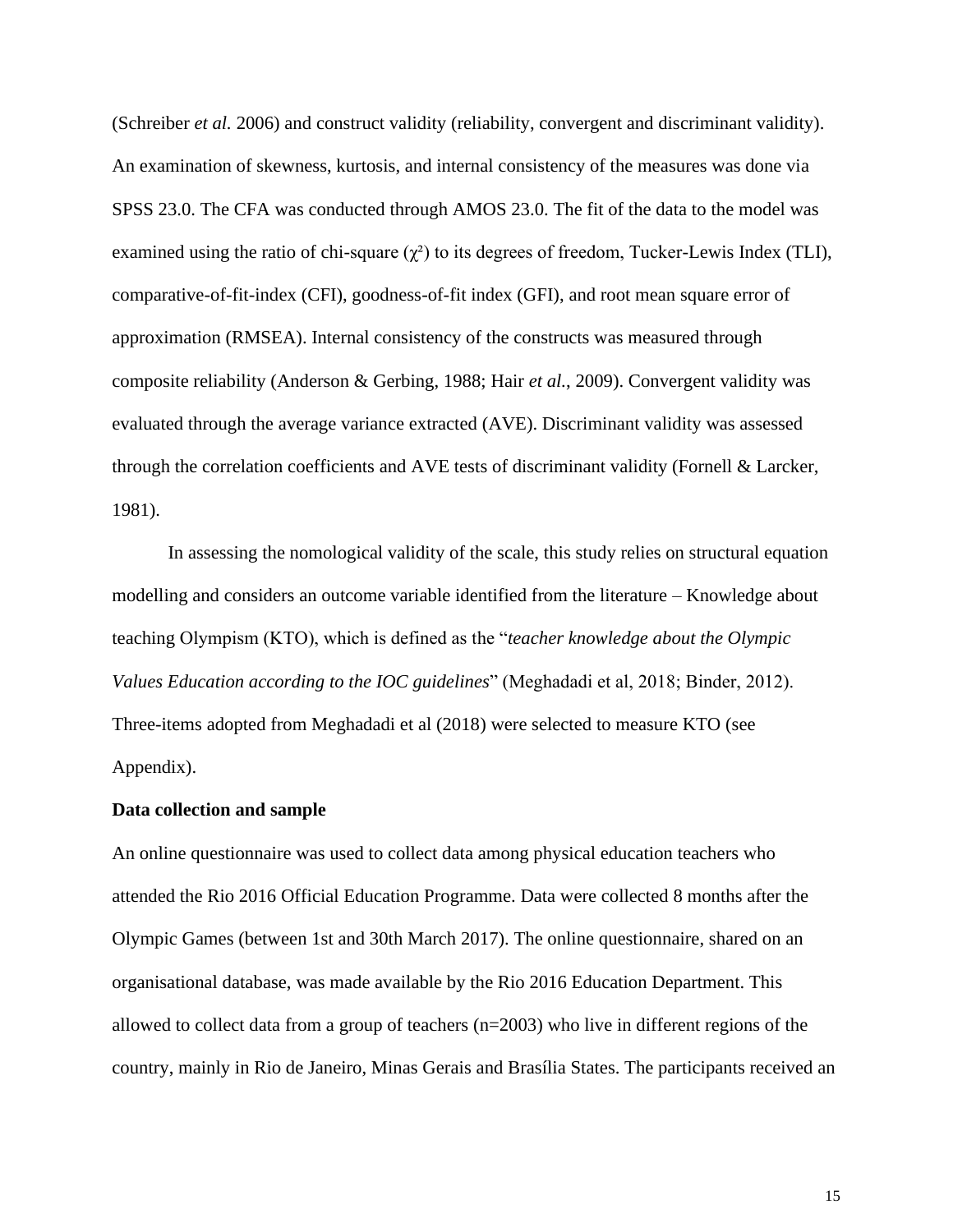email with the questionnaire link and an explanation of the purpose of the study was presented inviting them to take part. The survey was available online during a month and a total of 783 visitors accessed the survey link, with 39% return rate (n=783). Afterwards, the data were examined and responses from individuals less than 18 years old, surveys not completely filled out, and those containing 10 or more consecutive answers on the same scale number were excluded from further analysis (Ribeiro *et al.*, 2018). After these data screening procedures, 702 surveys were deemed usable for data analysis.

## **Scale validity**

#### *Model assessment*

The construct of educational impact is composed of three primary dimensions of experiences, knowledge and skills-development. For the measurement model, fit indices, standardised loadings (Hair *et al.*, 2009), the pattern of standardised residual correlation values and modification indices (Anderson & Gerbing, 1988) were considered. All 14 items were retained. Construct validity was evaluated by comparing the first-order measurement model with a second-order measurement model. The results of the CFA for the first-order measurement model indicated an acceptable fit to the data  $[\chi^2(51)=158.21 \text{ (p} < .001), \chi^2/\text{df} = 3.10, \text{TLI} = .97, \text{CFI} =$ .98, GFI = .96, RMSEA = .05]. Although the  $\chi^2$  was significant and its ratio to the degrees of freedom was above the 3.0 criterion (Kline, 2005), the  $\chi^2$  is known to be sensitive to sample size (Hair *et al.*, 2009), so considering other fit indices is important. The TLI, CFI, and GFI were all greater than the recommended .90 criterion (Hair et al, 2009). In addition, the RMSEA was below .06 indicating good fit (Byrne, 2000).

As shown in Table 4, all items had factor loadings ranging from .79 to .88, while the zvalues ranged from 23.13 to 27.80, indicating that each item loaded significantly on its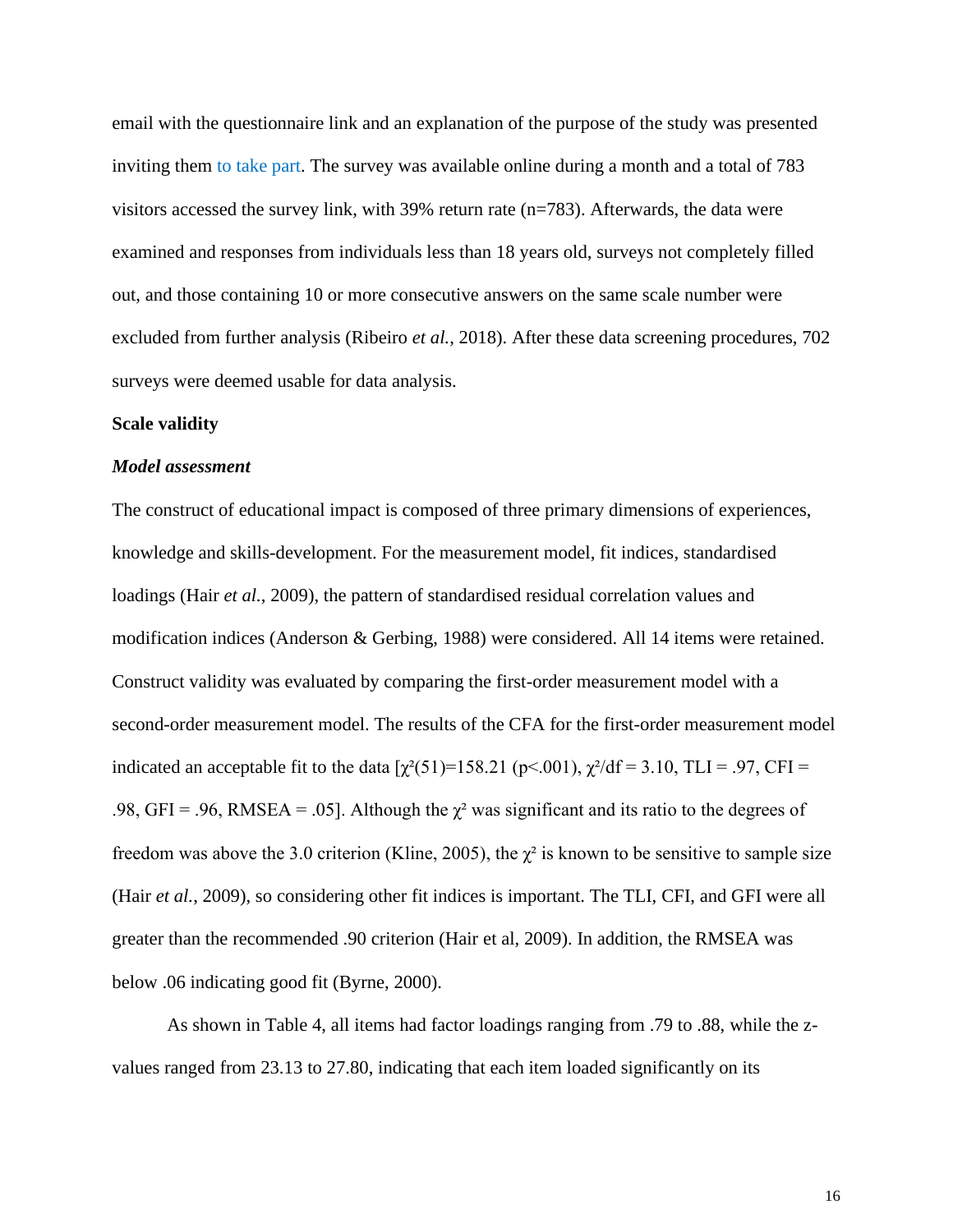respective construct (Anderson & Gerbing, 1988). The composite reliability ranged from .90 to .92 indicating the constructs were internally consistent (Hair *et al.*, 2009). Evidence of convergent validity was found because the AVE values ranged from .70 to .75, all greater than .50 (Fornell & Larcker, 1981). Discriminant validity was accepted since none of the squared correlations exceeded the AVE values for each associated construct (Fornell and Larcker, 1981), as displayed in Table 4.

## [Insert Table 4 around here]

The fit indices for the second-order measurement model also indicated a good fit to the data  $\lceil \chi^2(51) = 158.32$  (p<.001),  $\chi^2/df = 3.12$ , TLI = .97, CFI = .98, GFI = .96, RMSEA = .05]. The inspection of Akaike Information Criterion (AIC) and Expected Cross-Validation Index (ECVI) values for the first-order measurement model (AIC=212.21; ECVI=.34) and the second-order measurement model (AIC=212.22; ECVI=.35) indicates no differences between the models. Based on this evidence, the second-order measurement model was deemed more appropriate for further analysis as it allows to capture an overall perception of the educational impact. Inspection of the path coefficients between educational impact and their associated dimensions (experiences=.96; knowledge =.83; skills-development=.86) reveal that all paths were significant at  $p<.01$ .

### *Structural model*

The results of the structural model indicated good fit to the data  $[\chi^2(86)=304.44$  (p<.001),  $\chi^2/df$ 3.54, TLI = .96, CFI = .97, GFI = .94, RMSEA = .06]. The skewness and kurtosis values for the KTO dimension were lower than 3.0 and 7.0, respectively. The correlations between this construct and the educational impact construct ( $\phi = .75$ ) was lower than the criterion of .85 (Kline, 2005) suggesting evidence of discriminant validity. Our model shows that the impact of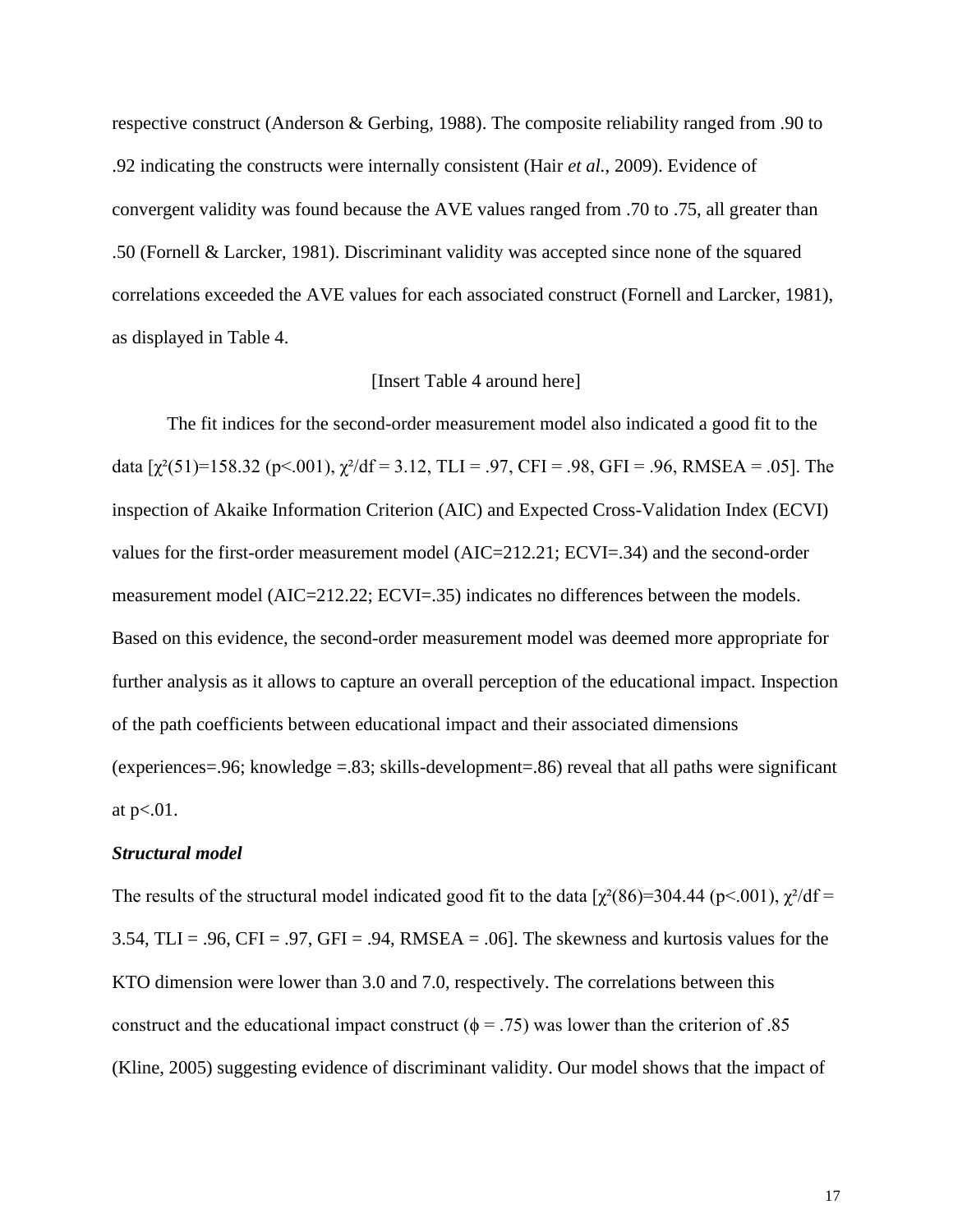Rio 2016 Education Programme had a significant positive effect on the KTO among teachers ( $\beta$ )  $= 0.87$ , p $\lt 0.01$ ). The educational impact construct accounted for approximately 76% of the variance of KTO ( $R^2 = 0.76$ ) (see Figure 1).

[Insert Figure 1 around here]

### **Discussion and managerial implications**

This study identified three dimensions of Olympic educational impact among teachers and highlighted how an education programme can contribute positively to their knowledge about teaching Olympism.

## *Theoretical implications*

The results offer three main theoretical implications. First, the Rio Olympic Games may have been a reference to social capital creation among teachers who attended the Olympic education programme. The findings suggest a positive perception in skills development, knowledge, and personal experiences as ways to contribute to the human development of teachers (Coleman, 1988). As noted by Bourdieu (1986), simultaneous experience and skills practice may be transformed from the individual level to a collective level and, thus, may create bonding and bridge social capital (Prüschenk & Kurscheidt, 2020). At that point, the social exchanges experienced by teachers via working groups, spokespeople, and committees leveraged bonding and bridged social capital. Through their participation, teachers built a community fulfilling the following criteria: same goal, experience, and simultaneity, allowing the strengthening of the Olympic intellect and formation of social capital. This is consistent with previous studies suggesting the Olympic Games' ability to shift perceptions of Olympic values (Schnitzer *et al.*, 2018) and create social capital (Prüschenk & Kurscheidt, 2020). Thus, one may argue that when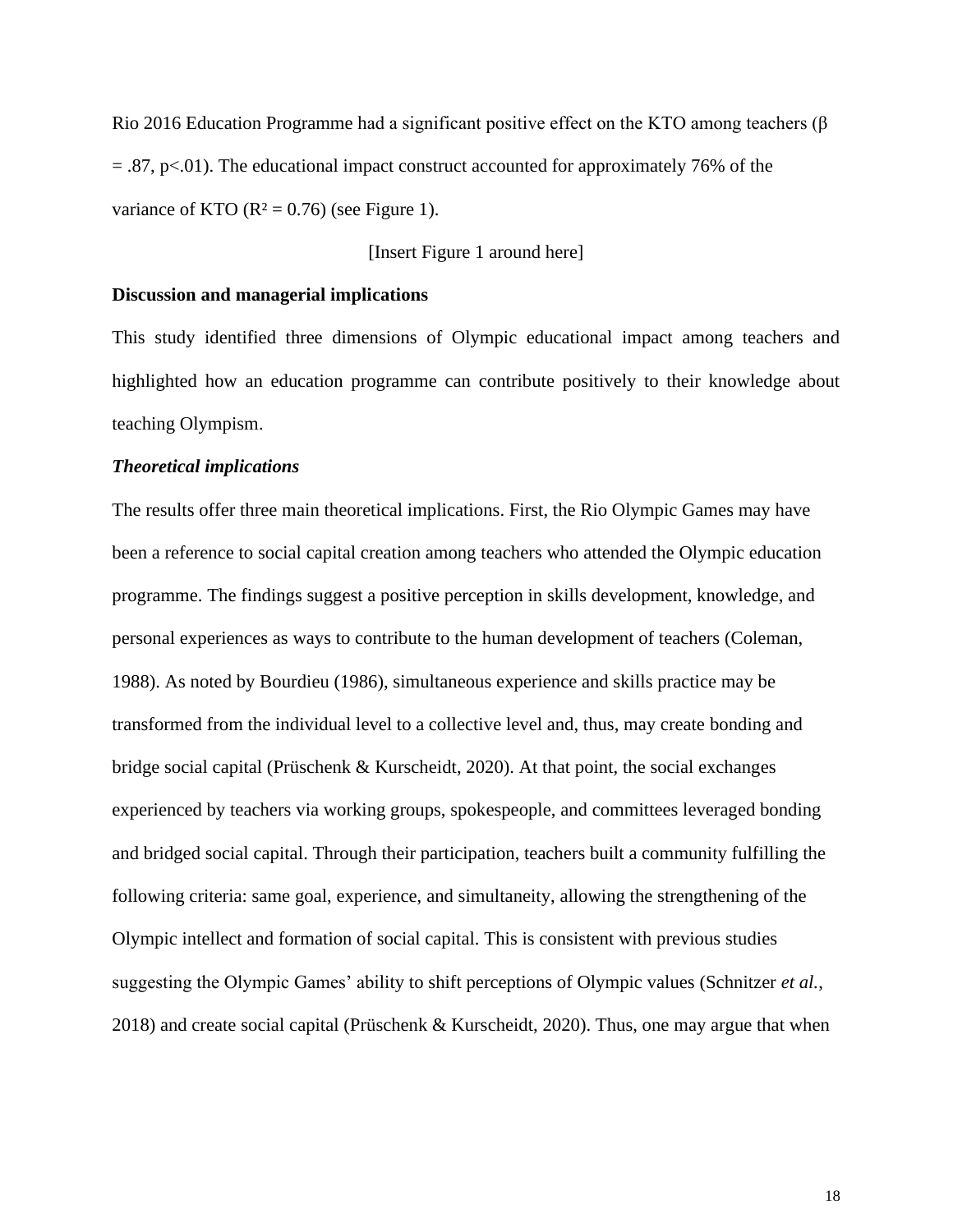Olympism is embedded in pedagogical practices, social capital formation may occur, leading to a positive education impact.

Second, this study's results suggest that the increase of skills, knowledge, and experiences among teachers may reinforce their power, urgency, and legitimacy in regard to Olympic Education. Teachers involved with the *Transforma* Programme established new networks and got more knowledge about the Olympic Movement and its culture (Binder, 2012). In comparison to education programmes hosted in the Global North, Nordhagen and Fauske (2018) observed teacher's increased awareness of the Olympic values in Physical Education classes, while Willimczik (2004) and Naul (2008) noted that a new generation of German teachers is more supportive of Olympic Education and values. The Rio Olympic education programme inspired teachers to actively participate in local organisations (e.g., regional education committees), award events (e.g. "Teacher of the Month"), and working groups with other teachers (Rio 2016, 2012), strengthening their power and legitimacy. This means that hosting the Olympic Games represented a fundamental condition to their human development. The stakeholder theory offers a suitable framework to explain why teachers may benefit from engaging with Olympic programmes. By examining teachers' perceived levels on the Olympic educational impact, this research contributes to better understand the effect of the Olympic Games for teachers and their human development.

Third, the results of the structural model suggest that the Rio 2016 Education Programme contributed to increase the knowledge of PE teachers towards teaching Olympism. Teachers with greater Olympic knowledge discuss more OE and Olympism in their classes/schools (Meghdadi et al 2018) providing an environment for social exchanges and contributing to increasing social capital (Prüschenk & Kurscheidt, 2020). The results of the current study revealed that the educational impact of the *Transforma* Programme accounted for 76% of the variance in the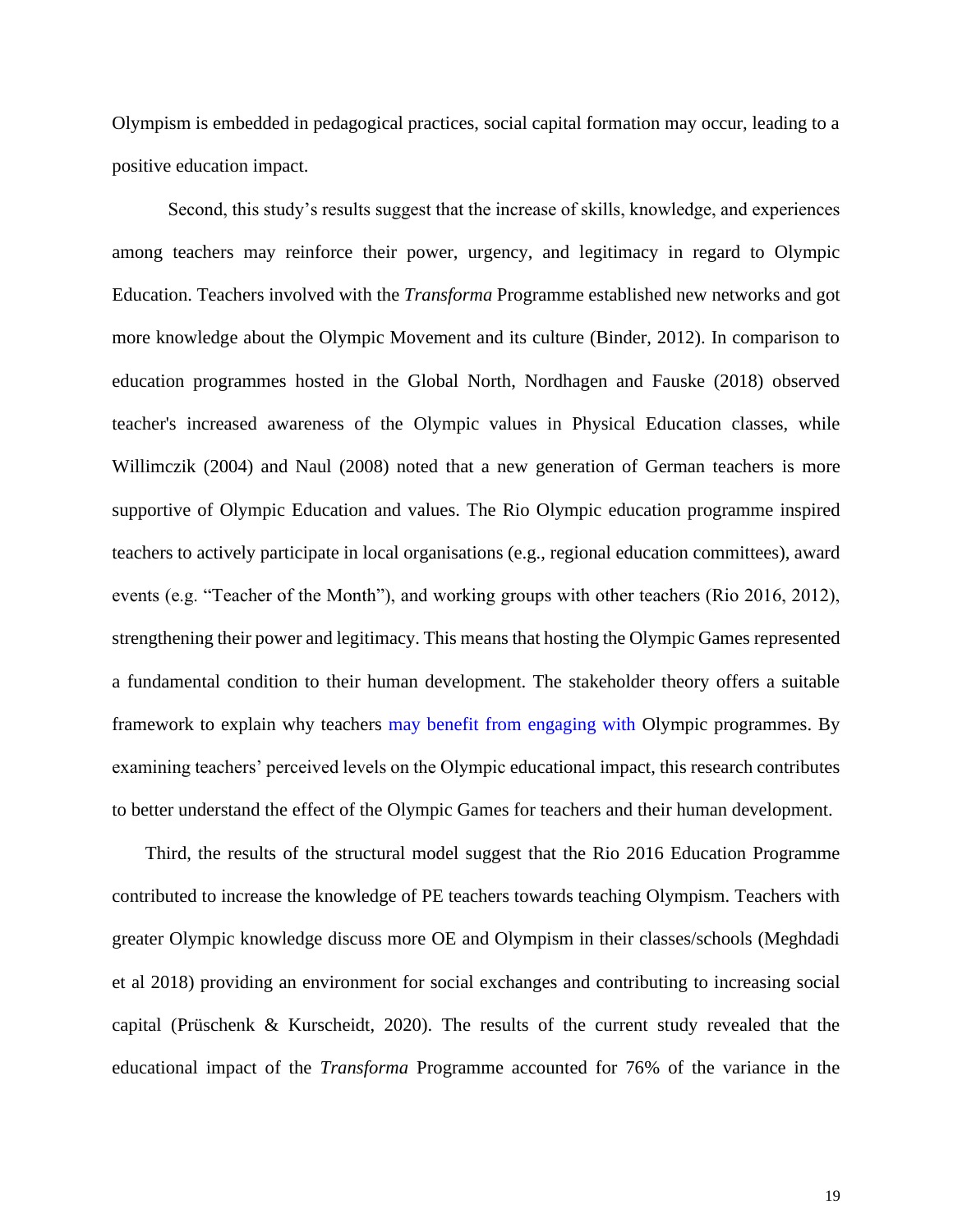knowledge about teaching Olympism among teachers, which is encouraging for its continuity in the post-Games (Globo, 2016). With Rio's educational toolkit initiative, an online system, Olympic and Paralympic sports modules were provided for the teachers in host regions (Rio 2016, 2012), further strengthening the social exchanges between stakeholder groups. As noted by Kirst and Silva (2018), teachers were the main drivers of the Rio 2016 Official Education Programme, contributing for a wider educational mission and the current study provides evidence that they improved their knowledge about Olympic values

## *Managerial implications*

First, this study provides some potential benefits by helping organizing committees to identify the role of educational practitioners in their Olympic programmes and engage them in positive word-of-mouth communication for the pre-event. For instance, forming strategic alliances with Olympic sponsors, local companies, and teacher groups might be useful to promote the Olympic education programmes in host regions, while acknowledging their benefits may help school managers in the internal planning of extra-curricular activities (e.g., guided tours or workshops). In addition, it is important to consider that teachers' perceptions of education initiatives may vary over time. Therefore, it is recommended that LOCs and organisers use this scale pre- to post-Games in a longitudinal examination of the educational value of these programmes to further understand the continued impacts on school communities.

Second, our findings suggest practical implications regarding the application of each attribute. To encourage teachers to meet new people and share their experiences, the organisers may promote dialogue among teachers from different host regions through Olympic conferences, former athlete meetings, and sports events (e.g., Olympic Event Day or Sports week) within their community. To strengthen the teacher's knowledge, school coordinators should share the new

20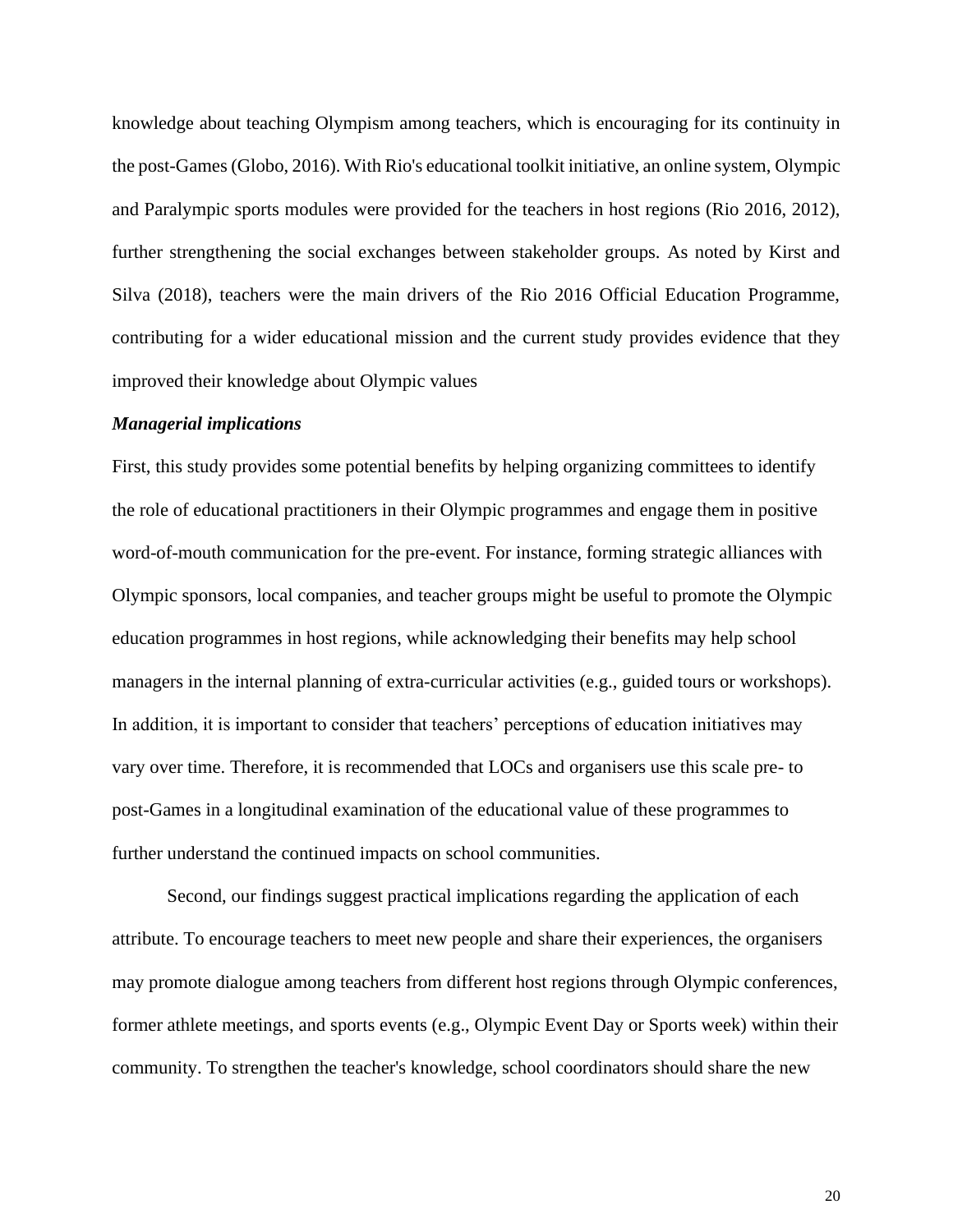Olympic learnings with those included in the curriculum, generating new opportunities for longterm teaching and Education. In practice, this means to create an Olympic repository, encourage new research and working groups formation, provide Olympism-based tasks, and include the Olympic sports as part of the Physical Education curriculum. With regards to skills development, it is important that organisers create events to help teachers promote their new talents and leadership skills (e.g., Olympic courses, language workshops, personal coaching, local volunteer programmes). This might involve better use of skills developed and Olympic lessons learned by teachers as the basis for future professional network, employment prospects, and encouraging Olympic volunteering.

Third, great school communities and teacher groups are engaged in intra-curricular activities related to Olympic Games (Naul *et al.*, 2017), but there are few incentives for teachers to develop their experiences, knowledge, and skills out of the school system (Monnin, 2017). The active acquiescence of teachers to use Olympic Education in supporting activities out of school should be encouraged (Naul et al, 2017). For example, their participation in international meetings (e.g., International Olympic Forum), exchange visits, and scholarship programmes may contribute to the development of studies about the Olympic Games and Olympism. By pursuing these approaches, new opportunities to use Olympism to promote a social agenda for individual and collective human development may occur. In this sense, it is recommended that the IOC, NOC, and the Olympic Studies Centre (OSC) should disseminate academic scholarships and programmes focused specifically on the socio-cultural study of the Olympic Games and the Olympic Movement (Binder, 2017).

## **Limitations and future research**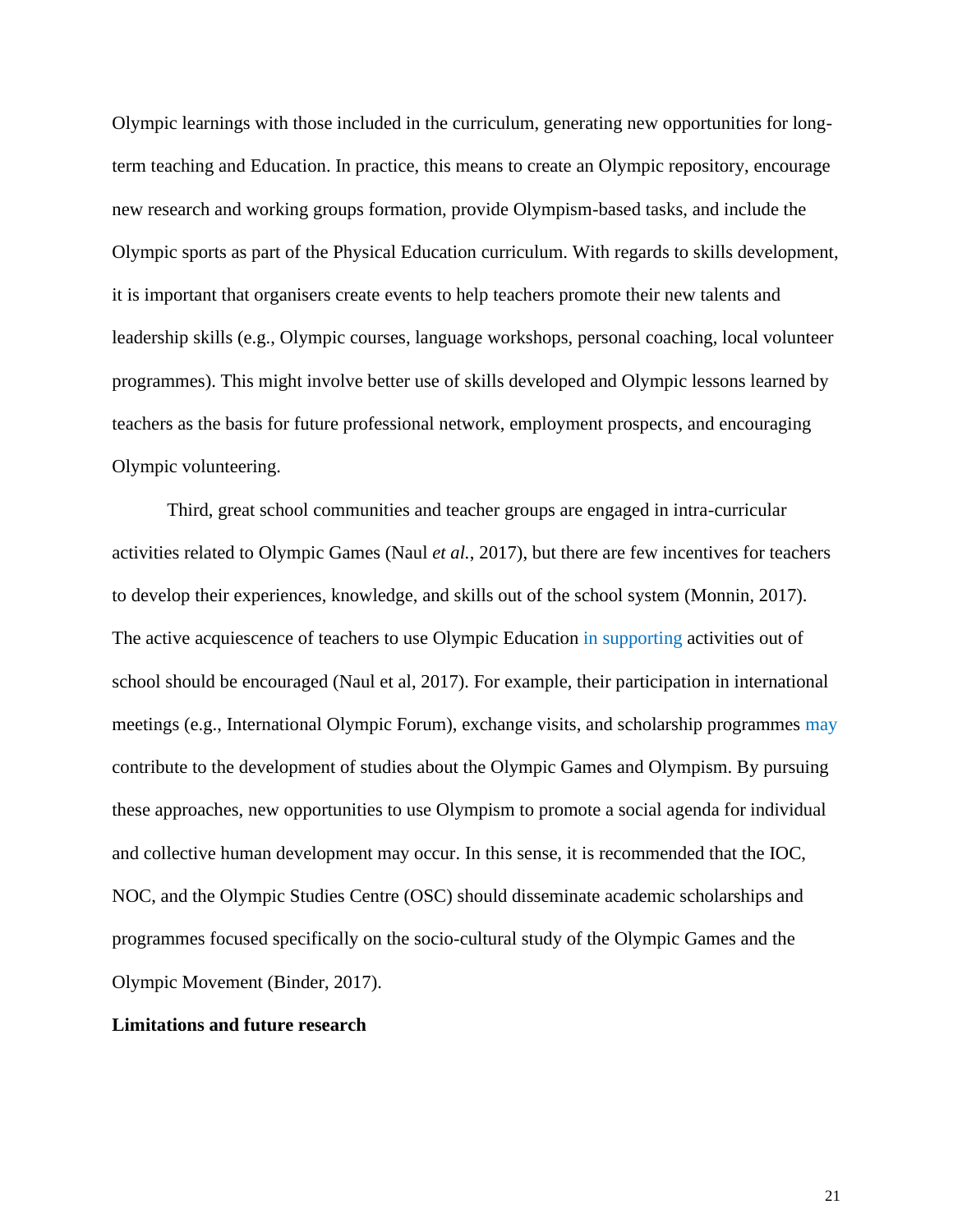First, despite the validity of the scale proposed, further research should re-examine the scale in future Olympic host countries by considering the local context. This will allow drawing comparative results and better understand how Olympic educational impacts operate in different settings.

Second, within qualitative research, the researcher is often both data collector and data analyst, which offers potential for researcher bias (Miles & Huberman, 1994). Although member checking has applied to improve the results' trustworthiness and credibility (Lincoln & Guba, 1985), recent studies showed that this technique may be ineffective (Brett & McGannon, 2017). Future studies should re-examine and discuss this technique through the inclusion of new criteria, such as thick description, self-reflexivity about subjective biases, naturalistic generalizations, and relational ethics (Brett & McGannon, 2017). In addition, only interviewing those with direct involvement in the programme may have generated bias in the results, given that the stakeholders in the interviews cohort were those with a vested interest in ensuring the successful implementation of the programme. Future studies should gather opinions about this matter through other stakeholders to better identify potential benefits and outcomes of the education programmes for the organising committee.

Third, another limitation and research opportunity is related to the fact that Olympic educational impacts were measured at a single moment in time (i.e., cross-sectional research) and variability of teachers' perceptions was not controlled. A longitudinal research design (i.e. assess perceptions at different points in time) would provide valuable insight into the educational impact throughout time and whether Olympism-related knowledge remains after the event.

Future research could also focus on both successful and failed initiatives by measuring the accountability of local and national organising committees, and governments in the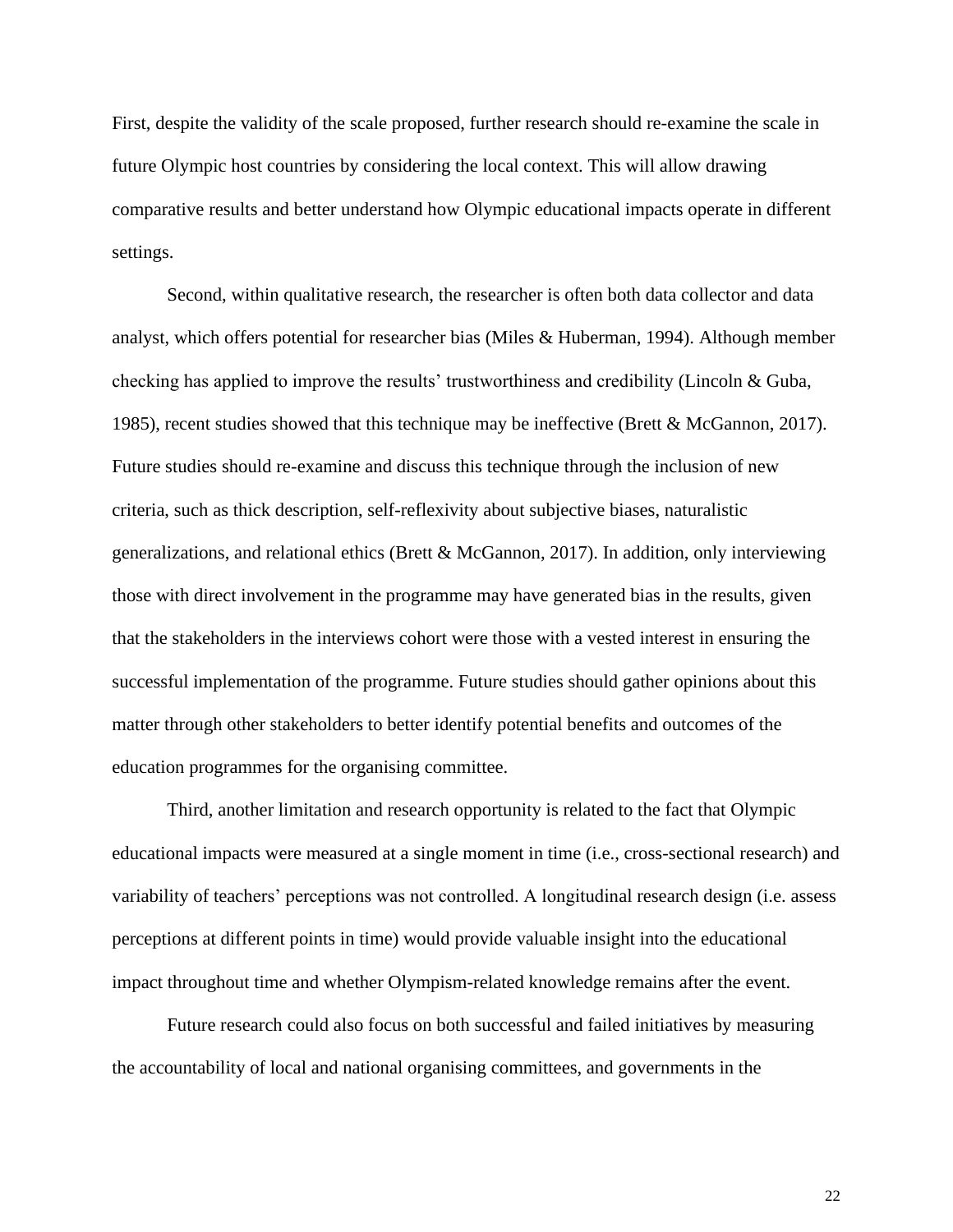implementation and continued management of Olympic education programmes, as well as the overall sustainability of teachers' training. In addition, it would be worth exploring how Olympic branded educational programmes are perceived in schools by measuring the conditions for their implementation and the (dis)engagement levels of teachers and students.

Finally, while the Olympic education programmes afford ideal opportunities for corporate and external stakeholders to enter into the education field (Kohe & Collison, 2019), their continued presence in educational settings may raise concerns (Adams & Robinson, 2019). Future research could examine the implications of the intersection between corporate stakeholders, commercial agendas and educational development to better understand the role of sport mega-events on education.

## **References**

Adams, A. & Robinson, L. (2019). *Who Owns Sport?* New York, NY: Routledge.

- Almeida, B. S., & Marchi, Jr. W. (2011). Brazilian Olympic Committee and the financing of the Brazilian Confederations. *Revista Brasileira de Ciências do Esporte*, *33*(1), 163–179.
- Anderson, J. C., & Gerbing, D. W. (1988). Structural equation modeling in practice: A review and recommended two-step approach. *Psychological Bulletin*, *103*(3),411-423.
- Armour, K. & Dagkas, S. (2012). Olympism and education: a critical review. *Educational Review*, *64*(3), 261–264.
- Bason, T. & Grix, J. (2018). Planning to fail? Leveraging the Olympic bid. *Marketing Intelligence and Planning*, *36*(1), 138-151.
- Binder, D. (2001). 'Olympism' revisited as context for global education: Implications for physical education. *Quest, 53*(1), 14–34.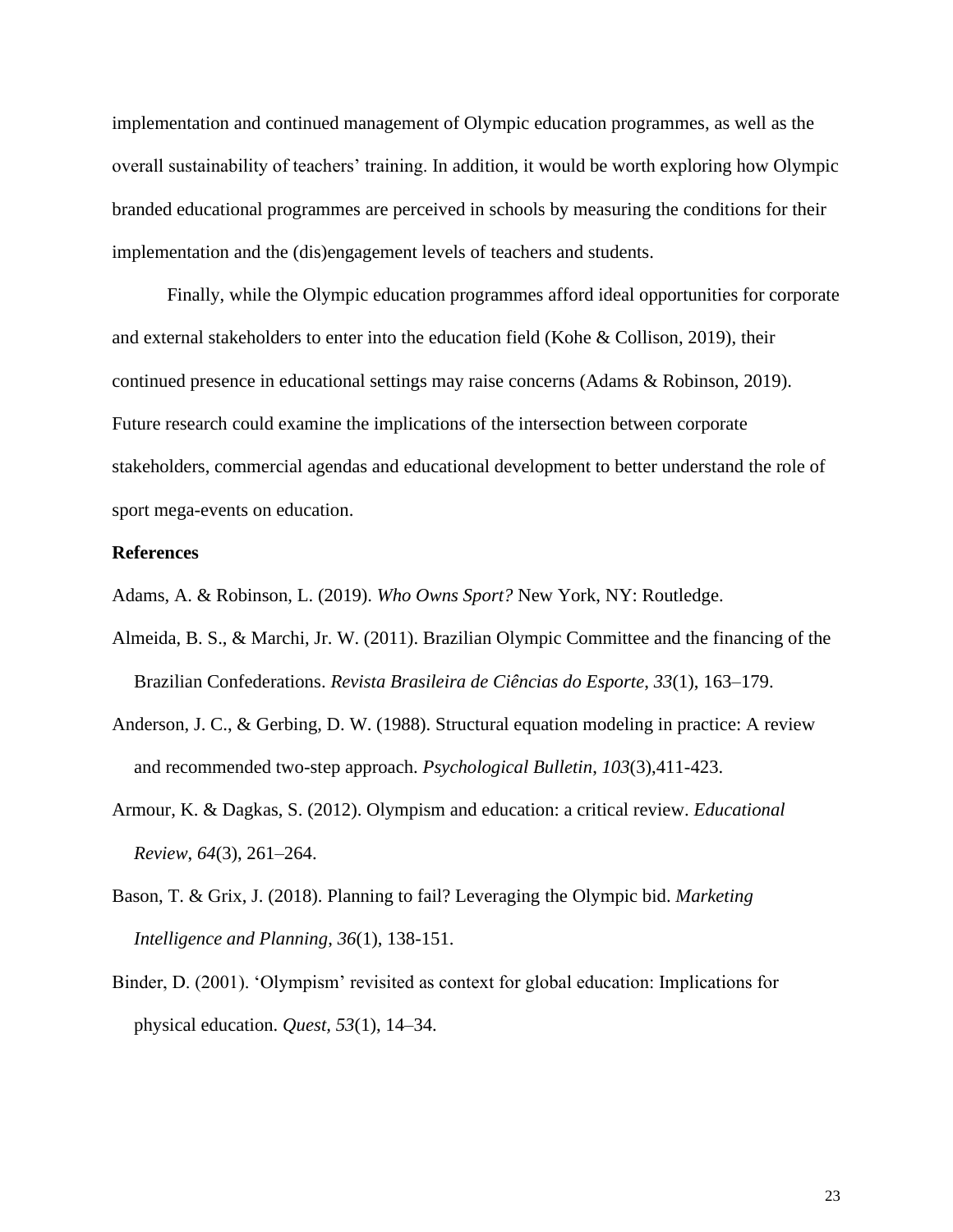- Binder, D. (2012). Olympic values education: Evolution of a pedagogy. *Educational Review, 64* (3), 275–302.
- Binder, D. (2017). Canada: Olympic education programmes as legacies of Olympic Games. In: R. Naul, D. Binder, A. Rychtecký & I. Culpan (Eds). *Olympic Education. An international review* (pp. 104-118). London/New York: Routledge.
- Binder, D. & Naul, R. (2017). Olympic education as pedagogy: Terminology, pedagogical orientations and Olympic values education. In: R. Naul, D. Binder, A. Rychtecký & I. Culpan (Eds). *Olympic Education. An international review* (pp. 331-337). London/New York: Routledge.
- Biscaia, R., Hedlund, D., Naylor, M., & Dickson, J. (2018). Conceptualising and measuring fan identity using stakeholder theory. European *Sport Management Quarterly, 18*(4), 459-481.
- BOC. (2016). "Sports and Olympic values courses". *Brazilian Olympic Committee*. Received from: [https://www.cob.org.br/pt/cob/home/transforma/cursos.](https://www.cob.org.br/pt/cob/home/transforma/cursos)
- Bourdieu, P. (1986). The forms of capital. In J. G. Richardson (Ed.), *The handbook of theory and research for the sociology of education* (pp. 241–258). New York: Greenwood Press.
- Brett, S. & McGannon, K. R. (2017) Developing rigor in qualitative research: problems and opportunities within sport and exercise psychology. *International Review of Sport and Exercise Psychology, 11*(1), 101-121.
- Byrne, B. M. (2000). *Structural equation modelling with AMOS: Basic concepts, applications, and programming*. Mahwah, NJ: Lawrence Erlbaum Associates.
- Carvalho, B. C. (2019). "*Transforma Project combines sport and education for citizen training*". Received from: https://porvir.org/projeto-transforma-alia-esporte-e-educacao- para-formacaocidada/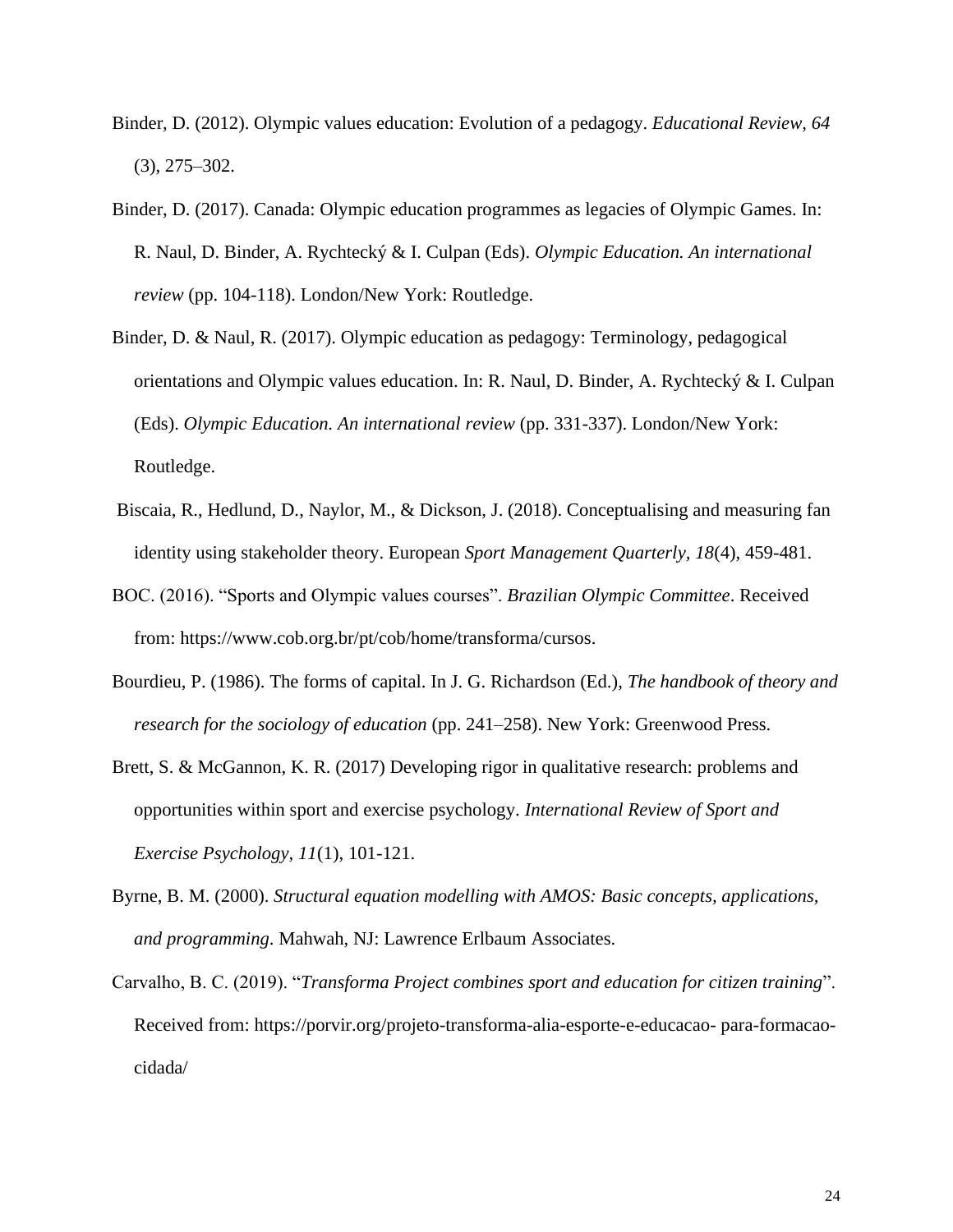- Chatziefstathiou, D. (2012). Olympic education and beyond: Olympism and value legacies from the Olympic and Paralympic Games. *Educational Review*, *64*(3), 385-400.
- Clark, L. A., & Watson, D. (1995). Constructing validity: Basic issues in objective scale development. *Psychological Assessment*, *7*(3), 309.
- Coleman, J., (1988). Social capital in the creation of human capital. *American journal of sociology*, *94*, 95–120.
- Culpan, I. & Stevens, S. (2017). Olympism, physical education and attitudes and values: what do graduating teachers in Aotearoa, New Zealand know and understand? *Asia-Pacific Journal of Health, Sport and Physical Education*, *8*(3), 259-272.
- DaCosta, L., Miragaya A., Abreu, N., Tavares, O., Gomes, M. C. & Turini, M. (2017). Olympic education in Brasil: experiences and trends. In: R. Naul, D. Binder, A. Rychtecky & I. Culpan (Eds). *Olympic Education. An international review* (pp. 89-103). London/New York: Routledge.
- Diniz, A.M. (2017). "Sport in schools: a tool to enhance learning and changing lives". Received from: [https://educacao.estadao.com.br/blogs/ana-maria-diniz/esporte-nas-escolas-uma](https://educacao.estadao.com.br/blogs/ana-maria-diniz/esporte-nas-escolas-uma-ferramenta-para-potencializar-o-aprendizado-e-transformar-vidas/)[ferramenta-para-potencializar-o-aprendizado-e-transformar-vidas/](https://educacao.estadao.com.br/blogs/ana-maria-diniz/esporte-nas-escolas-uma-ferramenta-para-potencializar-o-aprendizado-e-transformar-vidas/)
- Dowling, J., & Pfeffer, J. (1975). Organizational legitimacy: Social values and organizational behavior. *The Pacific Sociological Review, 18*(2), 122–136.
- Fornell, C., & Larcker, D. F. (1981). Evaluating structural equation models with unobservable variables and measurement error. *Journal of Marketing Research*, *18*(1), 39–50.
- Georgiadis, K (2010). The Implementation of Olympic Education Programs at World Level. *Procedia Social and Behavioral Sciences, 41*, 6711–6718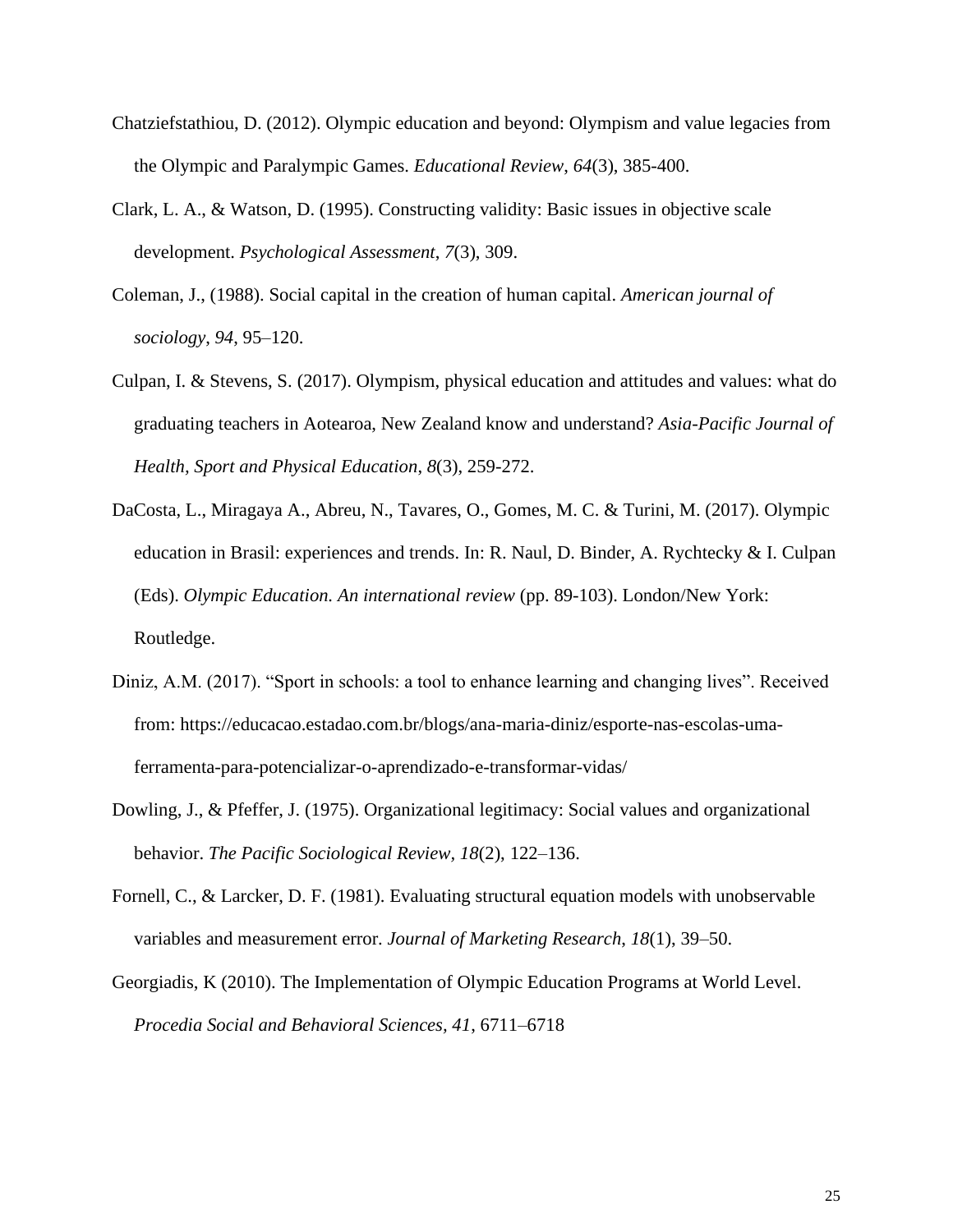- Girginov, V. (2018). Olympism, contentious politics and social change. In V. Girginov (Eds.), *Rethinking Olympic Legacy* (pp. 20-41). London: Routledge.
- Globo (2013). Students from Rio and London exchange gifts about the Olympics. Received from:[http://g1.globo.com/jornal-nacional/noticia/2013/12/estudantes-do-rio-e-de-londres](http://g1.globo.com/jornal-nacional/noticia/2013/12/estudantes-do-rio-e-de-londres-trocam-presentes-sobre-olimpiadas.html)[trocam-presentes-sobre-olimpiadas.html](http://g1.globo.com/jornal-nacional/noticia/2013/12/estudantes-do-rio-e-de-londres-trocam-presentes-sobre-olimpiadas.html)
- Globo (2016). Transforma Programme of the Rio 2016 Organizing Committee, will continue. Received from: [https://oglobo.globo.com/rio/bairros/projeto-transforma-do-comite-rio-](https://oglobo.globo.com/rio/bairros/projeto-transforma-do-comite-rio-2016-tera-continuidade-20371590) 2016 [tera-continuidade-20371590.](https://oglobo.globo.com/rio/bairros/projeto-transforma-do-comite-rio-2016-tera-continuidade-20371590)
- Grammatikopoulos, V., Papacharisis, V., Koustelios, A., Tsigilis, N., & Theodorakis, Y. (2004). Evaluation of the training program for Greek Olympic education. *International Journal of Educational Management, 18(1), 66–73.*
- Griffiths, M. & Armour, K. (2013). Physical education and youth sport in England: conceptual and practical foundations for an Olympic legacy? *International Journal of Sport Policy and Politics*, *5*(2), 213-227.
- Hair, J. F., Black, W. C., Babin, B., & Anderson, R. E. (2009). *Multivariate data analyses* (7th ed.). New York: Prentice Hall.
- Haynes, S. N., Richard, D., & Kubany, E. S. (1995). Content validity in psychological assessment: A functional approach to concepts and methods. *Psychological Assessment*, *7*(3), 238-247.
- IOC (2018). Legacy strategic approach: moving forward. Lausanne. Received from: [https://www.olympic.org/~/media/Document%20Library/OlympicOrg/Documents/Olympic-](https://www.olympic.org/~/media/Document%20Library/OlympicOrg/Documents/Olympic-Legacy/IOC_Legacy_Strategy_Full_version.pdf?la=en)[Legacy/IOC\\_Legacy\\_Strategy\\_Full\\_version.pdf?la=en.](https://www.olympic.org/~/media/Document%20Library/OlympicOrg/Documents/Olympic-Legacy/IOC_Legacy_Strategy_Full_version.pdf?la=en)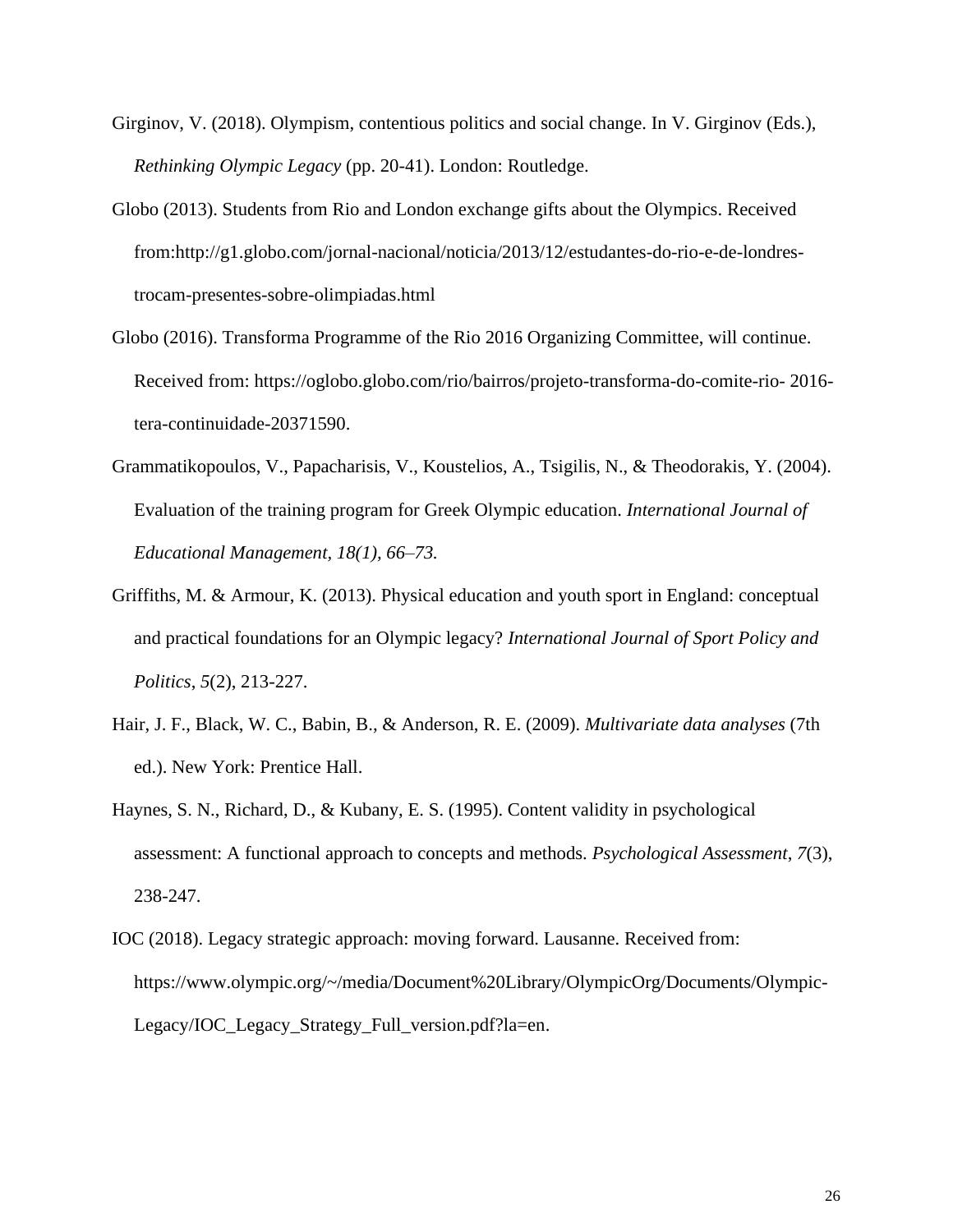- Kirst, F.V. & Silva, O.G. T. (2017). Mega Events Footprints: Transforma 2016. In: L. Mataruna & B. Pena (Eds). *Mega events footprints: past, present and future* (pp. 120-131). Rio de Janeiro: Engenho.
- Kirst, F.V. & Silva, O.G. T. (2018). Olympic Education in the Games Rio 2016: Transforma Program. *Journal of Human Sport and Exercise*, *13*(1), 86-98.
- Kline, R. B. (2005). *Methodology in the social sciences. Principles and practice of structural equation modeling* (2nd ed.). New York: Guilford Press.
- Knijnik, J., & Tavares, O. (2012). Educating Copacabana: a critical analysis of the "Second Half", an Olympic education program of Rio 2016. *Educational Review, 64*(3), 353-368.
- Koenigstorfer, J., Bocarro, J. N., Byers, T., Edwards, M. B., Jones, G. J., & Preuss, H. (2019). Mapping research on legacy of mega sporting events: Structural changes, consequences, and stakeholder evaluations in empirical studies. *Leisure Studies*, *38*(6), 729–745.
- Kohe, G. Z., & Bowen-Jones, W. (2016). Rhetoric and realities of London 2012 Olympic education and participation 'legacies': Voices from the core and periphery. *Sport, Education and Society*, *21*(8), 1213–1229.
- Kohe, G. Z., & Chatziefstathiou, D. (2017). London 2012: Olympic education in the United Kingdom. In: R. Naul, D. Binder, A. Rychtecký, & I. Culpan (Eds.), *Olympic education: An international review* (pp. 60–72). Abingdon: Routledge.
- Kohe, G. Z., & Collison, H. (2019). *Sport, Education and Corporatisation Spaces of Connection, Contestation and Creativity* (1<sup>st</sup> ed.). London: Routledge.
- Kolotouchkin, O. (2018). Engaging citizens in sports mega-events: the participatory strategic approach of Tokyo 2020 Olympics. *Communication & Society*, *31*(4), 45-58.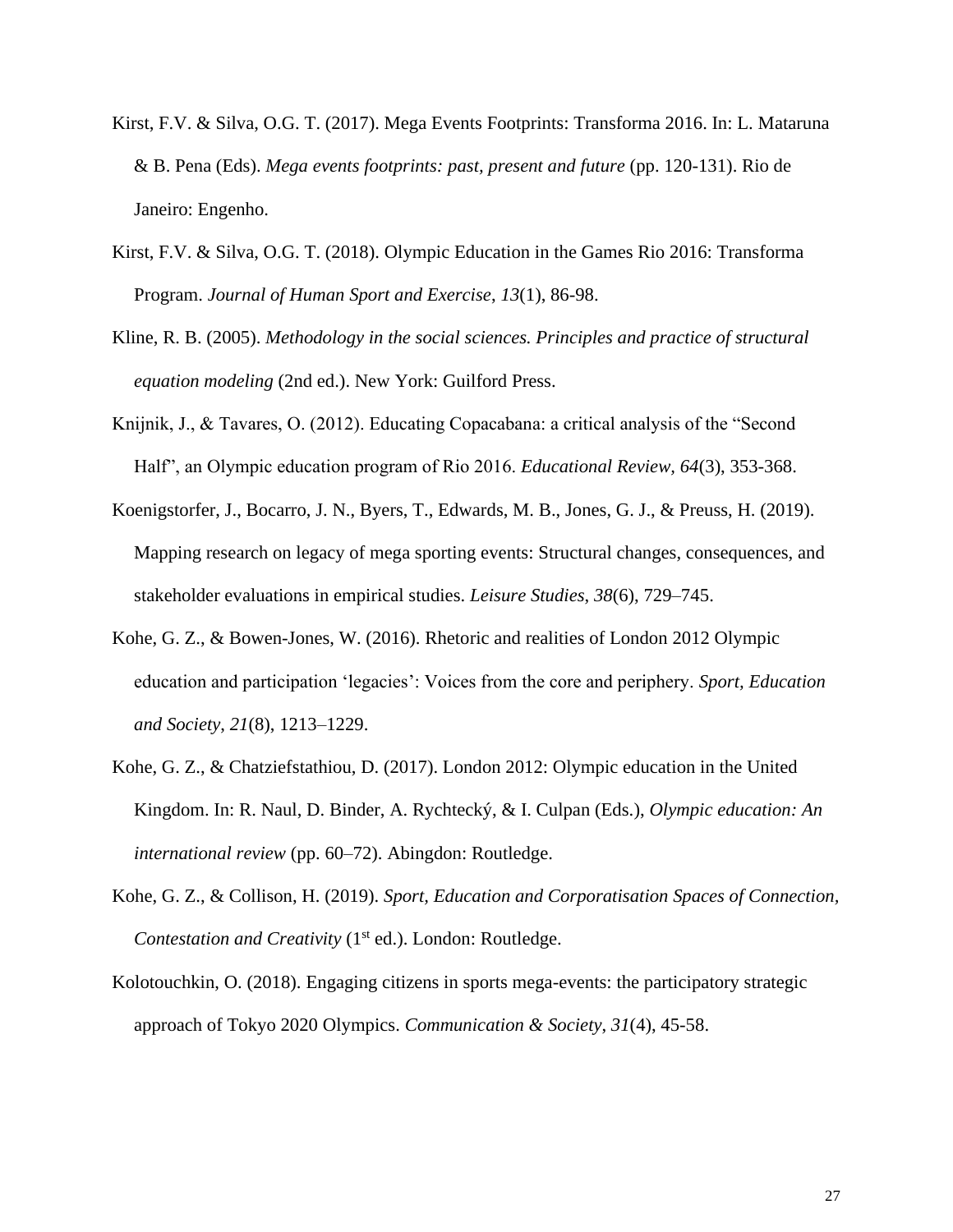- Kwauk, C. (2008). An Olympic education: From athletic colonization to international harmony. In R. K. Barney, M. K. Heine, K .B.Wamsley & G. H. MacDonalds (Eds.) *Pathways: Critiques and Discourse in Olympic Research* (pp. 523–533). Ontario: International Centre for Olympic Studies.
- Leopkey, B., & Parent, M.M. (2012). Olympic Games legacy: From general benefits to sustainable long-term legacy. *International Journal of the History of Sport*, *29*(6), 924- 943.

Lincoln, Y.S. (1995). Emerging criteria for quality in qualitative and interpretive research. *Qualitative Inquiry*, *1*, 275-289

Mainardes, E. W., Alves, H., & Raposo, M. (2012). A model for stakeholder classification and stakeholder relationships. *Management Decision*, *50*(10), 1861-1879.

Makris, A., & Georgiadis, K. (2017). Olympic education in Greece during the Athens 2004 Olympic Games. In: R. Naul, D. Binder, A. Rychtecký, & I. Culpan (Eds.), *Olympic education: An international review* (pp. 47–59). Abingdon: Routledge.

- Masumoto, N. & Homma, K. (2014). Intangible Olympic Legacies: What is the mind aspect of the Olympic culture? *Journal of the Philosophy of Sport and Physical Education, 36*(2), 97- 107.
- Meghdadi, M., Shazandi, MR., Ganjouei, F.A., & Ghafouri, F. (2018). The relationship between elementary Physical Education teachers' pedagogical content and children's knowledge about Olympism after an in-service workshop schedule. *Choregia, 14*(2), 73-86.
- Miles, MB. & Huberman, A.M. (1994). *[Qualitative Data Analysis](http://books.google.com/books?hl=en&lr=&id=U4lU_-wJ5QEC&oi=fnd&pg=PR5&sig=1dfZv8OzmYJKBRuayF2JGwG3LoQ&dq=Qualitative+Data+Analysis&prev=http://scholar.google.com/scholar%3Fq%3DQualitative%2BData%2BAnalysis%26num%3D100%26hl%3Den%26lr%3D)* (2nd edition). Thousand Oaks, CA: Sage Publications.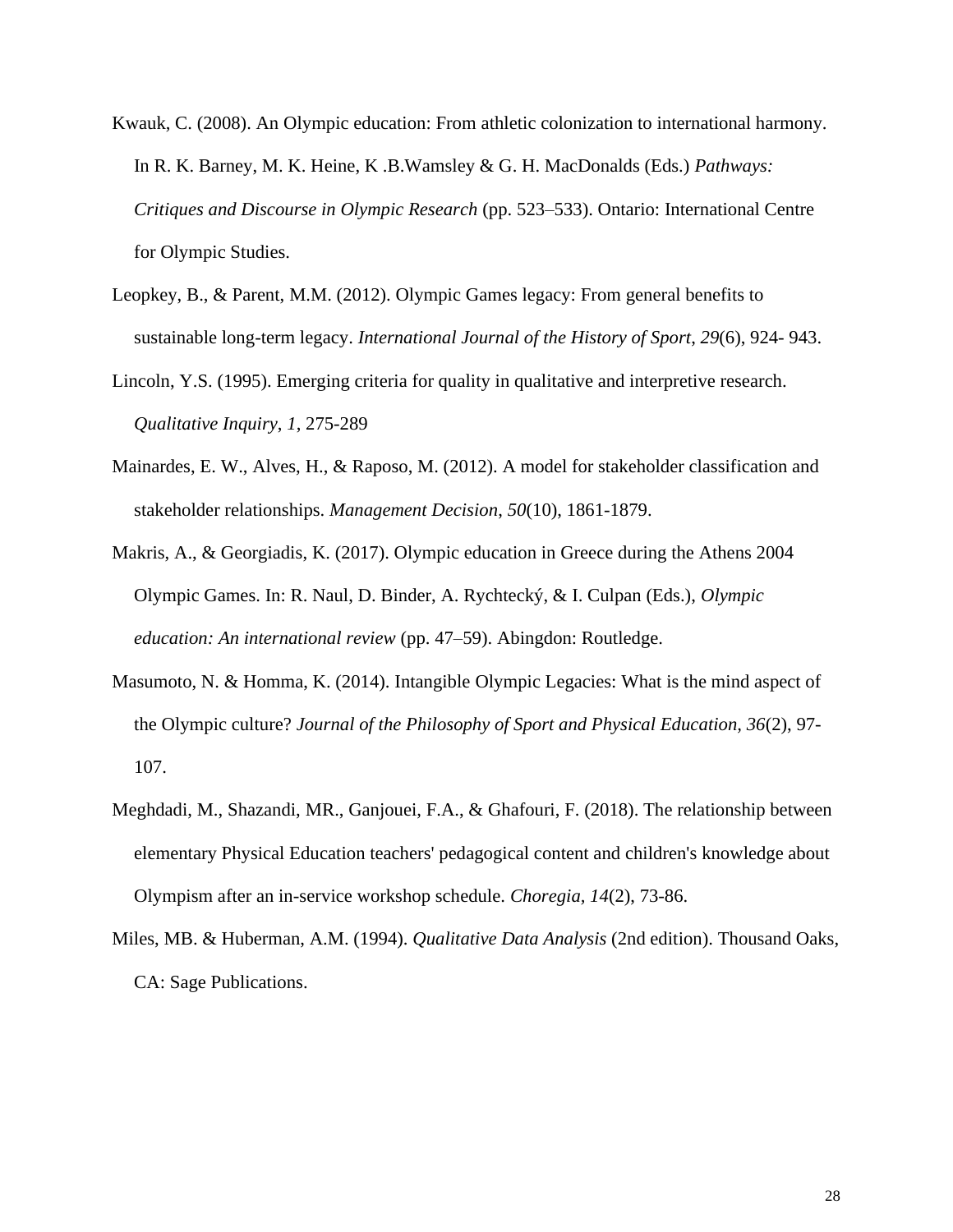- Mitchell, R. K., Agle, B. R., & Wood, D. J. (1997). Toward a theory of stakeholder identification and salience: Defining the principle of who and what really counts. *Academy of Management Review*, *22*, 853-886.
- Monnin, E. (2012). The Olympic Movement's strategy for the integration of the concept of Olympic education into the education system: The French example. *Educational Review, 64*(1), 333–351.
- Monnin, E. (2017). Different Olympic committees promote Olympic education in youth camps. In: R. Naul, D. Binder, A. Rychtecký & I. Culpan (Eds). *Olympic Education. An international review* (pp. 161-176). London/New York: Routledge.
- Naul, R., Binder, D., Rychtecký, A. & Culpan, I. (2017). *Olympic education: An international review*. New York: Routledge.
- Nikolaus, I. (2011). Pierre de Coubertin's Olympic idea as an educational challenge for the worldwide Olympic movement. A historical analysis and perspective of national and international Olympic education programmes for schools. PhD Thesis, University of Mainz.
- Nordhagen, S. E., & Fauske, H. (2018). The Youth Olympic Games as an arena for Olympic education: An evaluation of the school program, "Dream Day". *AUC Kinanthropologica*, *54*(2), 79–95.
- Nunnally, J.C. & Bernstein, I.H. (1994). The Assessment of Reliability. *Psychometric Theory*, *3*, 248-292.
- Parent, M. (2008). Evolution and issue patterns for major-sport-event organizing committees and their stakeholders. *Journal of Sport Management*, *22*(2), 135–164.
- Perez, C. R., Zimmermann, M. A., Quintilio, N. K. & Marconi, J. R. (2016). Olympic education: Reports of a Brazilian reality. *Journal of Sport Science and Physical Education*, *70*, 73-79.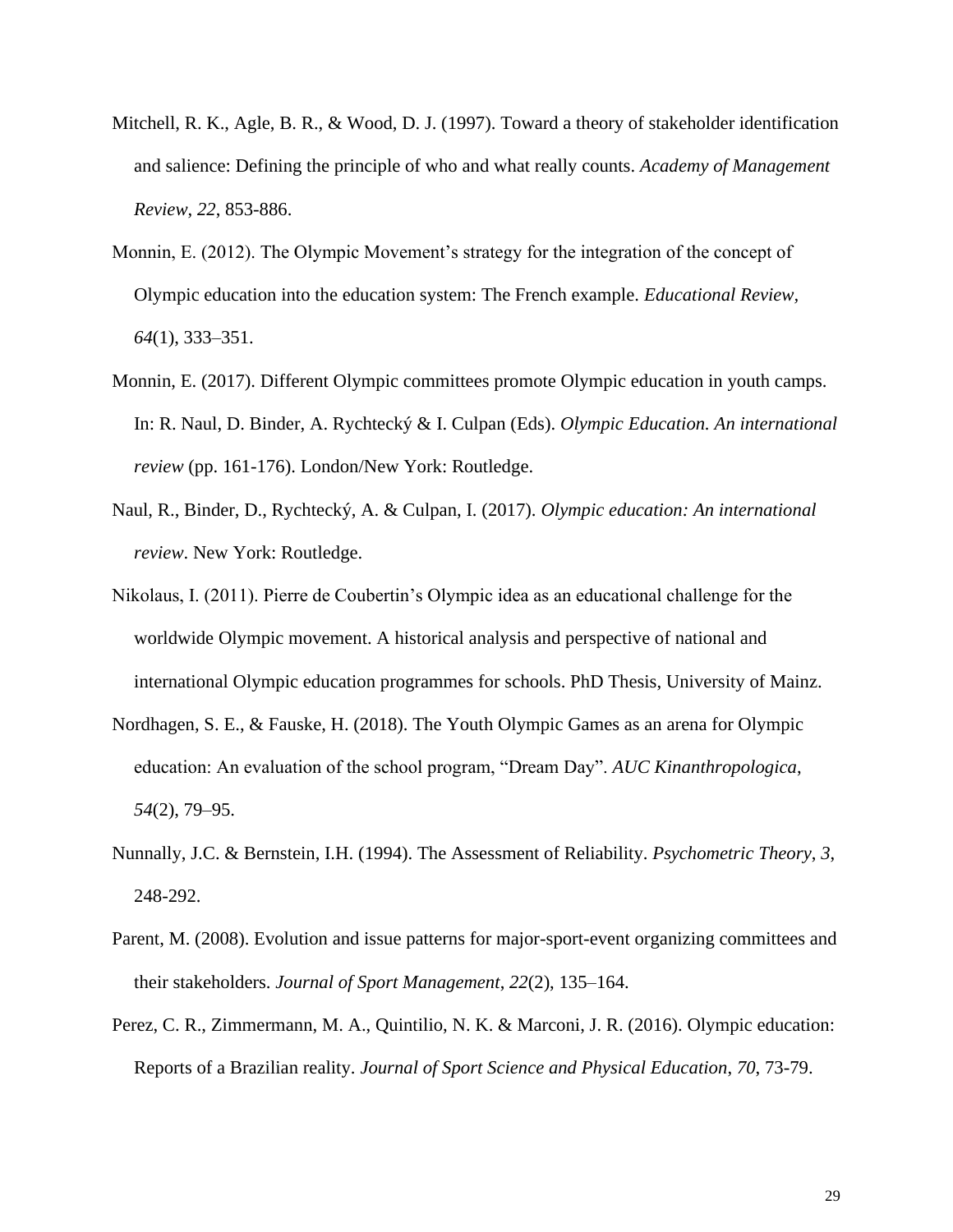- Preuss, H., (2015). A framework for identifying the legacies of a mega sport event. *Leisure Studies, 34*(6), 643-664.
- Preuss, H. (2019). Event legacy framework and measurement. *International Journal of Sport Policy and Politics, 11*(1), 103-118.
- Prüschenk, N., & Kurscheidt, M. (2017). Do the Youth Olympic Games have the potential to shift perceptions of Olympism? Evidence from young people's views on Olympic values. *International Journal of Sport Management and Marketing, 17*(4/5/6), 351–380.
- Prüschenk, N. & Kurscheidt, M. (2020). Towards a Model of Olympic Social Capital: Theory and Early Evidence. *Current Issues in Sport Science*, *5*(1), 1-14.
- Ribeiro, T., A. Correia, R. Biscaia, & C. Figueiredo. (2018). Examining service quality and social impact perceptions of the 2016 Rio de Janeiro Olympic Games. *International Journal of Sports Marketing and Sponsorship, 19*(2), 160-177.
- Rio 2016 (2012). *Rio 2016 Education Program Concept*. Rio 2016 Olympic Games Organizing Committee. Version 1.3.
- Schnitzer, M., Walde, J., Scheiber, S., Nagiller, R., & Tappeiner, G. (2018). Do the Youth Olympic Games promote Olympism? Analysing a mission (im)possible from a local youth perspective. *European Journal of Sport Science*, *18*(5), 722-730.
- Schreiber, J. B., Nora, A., Stage, F. K., Barlow, E. A., & King, J. (2006). Reporting structural equation modeling and confirmatory factor analysis results: A review. *The Journal of Educational Research, 99*, 323–337.
- Silva, E.V., Santos, W. & Tavares, O. (2016). Notions of identity of school physical education in the construction of Olympic Education Courseware. *Revista da Educaçao Física/UEM*, 27(1), 25-32.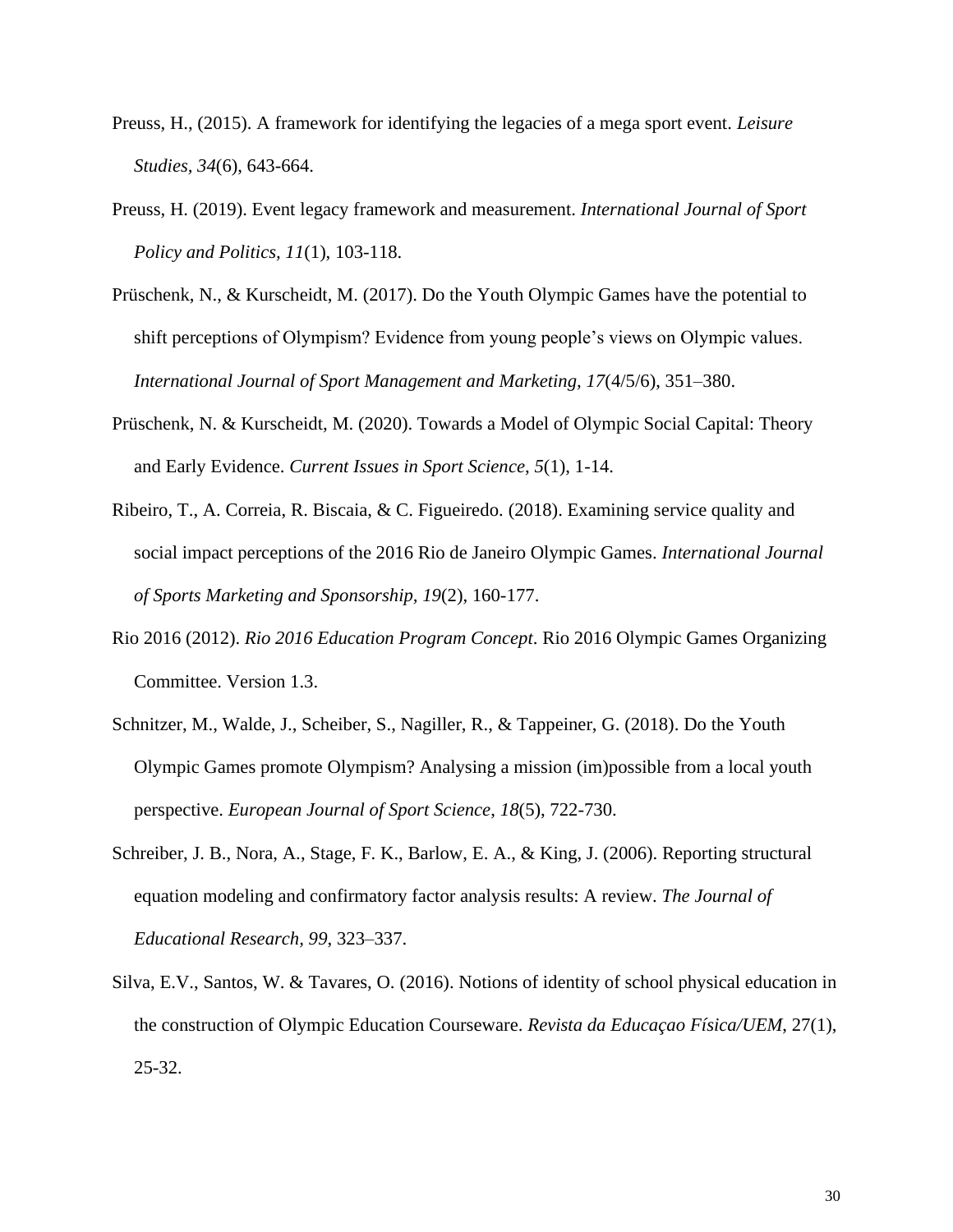- Stolyarov, V & Rodichenko, V. (2017). Our model and system of Olympic education. In: R. Naul, D. Binder, A. Rychtecký, & I. Culpan (Eds.), *Olympic education: An international review* (pp. 238-252). Abingdon: Routledge.
- Sukys, S., Majauskiene, D. & Dumciene, A. (2017). The effects of a three-year integrated Olympic education programme on adolescents' prosocial behaviours. *European Journal of Sport Science, 17*(3), 335-342.
- Teetzel, S. J. (2012). Optimizing Olympic education: a comprehensive approach to understanding and teaching the philosophy of Olympism. *Educational Review, 64*(3), 317-332
- Xue, H., & Mason, D. S. (2011). The changing stakeholder map of formula one Grand Prix in Shanghai. *European Sport Management Quarterly*, *11*(4), 371–395.
- Willimczik, K. (2004). Olympische Padagogik im Widerstreit der Argumente (Olympic pedagogy in the battle of arguments). *Sportwissenschaft, 34*, 268–282.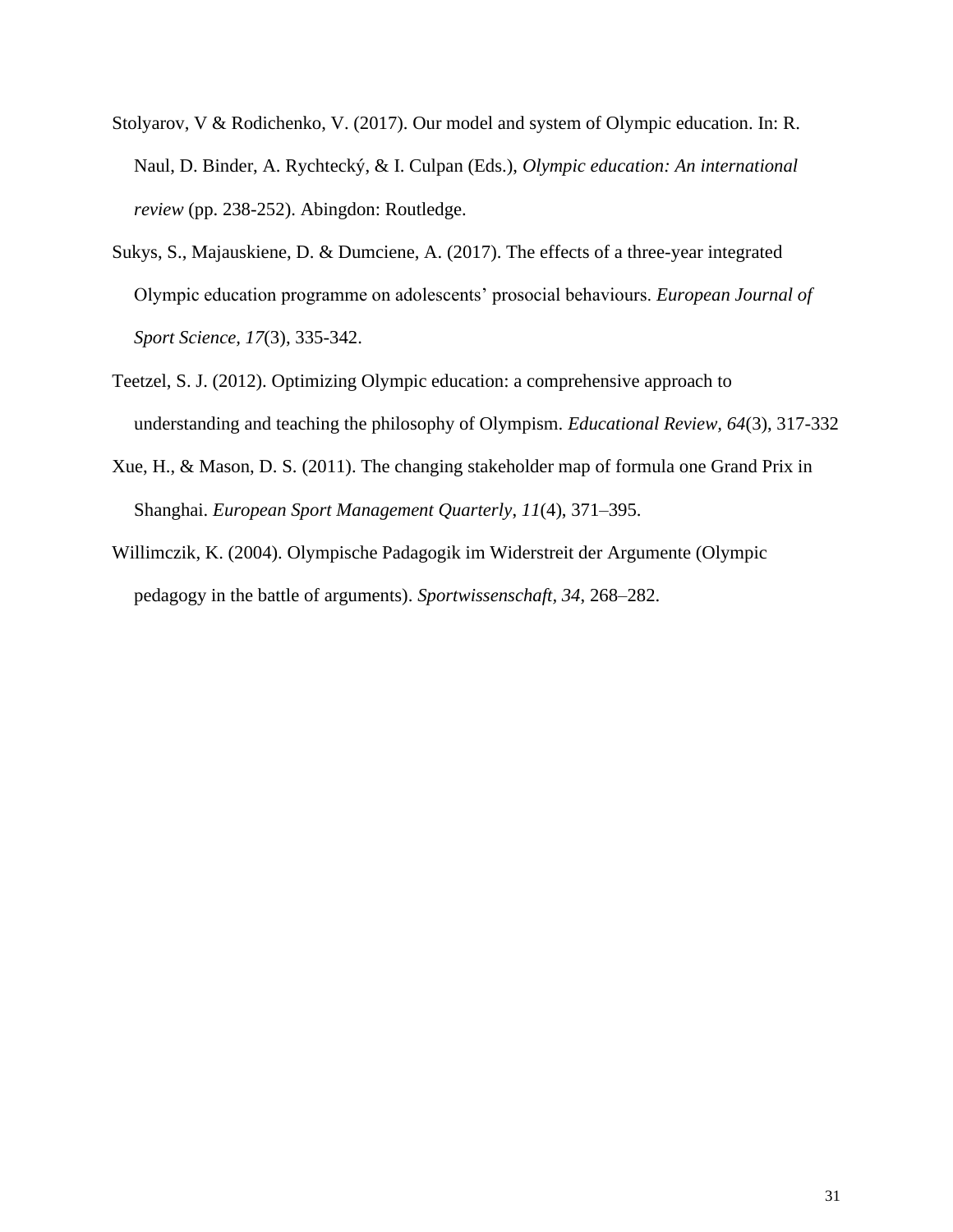### **Table 1 –** Olympic Education programmes and initiatives in Brazil.

| <b>EXAMPLE 21 Second Second Second Programmes</b> and initial result brazil.<br>Olympic education initiative's                                              | Details                                                                                                                                                                                                                                                                                                                                                                                                                                             |
|-------------------------------------------------------------------------------------------------------------------------------------------------------------|-----------------------------------------------------------------------------------------------------------------------------------------------------------------------------------------------------------------------------------------------------------------------------------------------------------------------------------------------------------------------------------------------------------------------------------------------------|
| Olympic Week<br>(Brazilian Olympic Committee, 1998)                                                                                                         | • The Olympic Week was created by the Brazilian Olympic Committee in 1998 and aims to offer artistic, cultural and<br>sports activities in all schools in order to enable the children and teachers to discover the history of the Olympic Games,<br>the Olympic values, sports activities, etc.                                                                                                                                                    |
| School Olympic Education<br>(Belem State Government, 1998-1999)                                                                                             | • Belem's project refers the creation of a website to offer teachers methods to apply and use Olympic values in their<br>classes, highlighting the value of fair play.                                                                                                                                                                                                                                                                              |
| Olympic Education for Elementary School<br>(Federal University of Paraná, 1999)<br>Athlete's Industrial Social Services Programme<br>$(SESI-SP, 2002-2016)$ | · Initially developed for graduation students from the Physical Education Degree course, with the purpose to provide<br>the topics related to the Olympism and the Physical Education field for schools.<br>• Aiming to promote social-sportive formation among children and young people (6 to 17 years old), its purpose is to<br>foster the practice of sports and to disseminate their values, thus contributing to develop the future citizen. |
| Second Half Programme<br>(Federal Government, 2003)                                                                                                         | • Second Half was officially pointed out as 'the social legacy of the Rio Olympic Games. Its main objective is to<br>promote the children and young people development as a way of citizenship and improvement of the quality of life<br>through the democratization of access to educational sport.                                                                                                                                                |
| São Paulo Olympic Education Programme<br>(City hall of São Paulo, 2007)                                                                                     | • The sports competitions have started denominated "Student Olympics" of school nature; the "School Sports Forum"<br>(2008) when it has been discussed several aspects of the sports related to education; and a proposal for pedagogic<br>formation in Olympic Education was accomplished in 2012 and 2013 with the "Olympic Education Programme".                                                                                                 |
| <b>Training Camp</b><br>(The Brazilian Olympic Committee, 2008)                                                                                             | • An Olympic Education Programme was developed by the COB, looking to integrate the identification of sportive<br>talents to a cultural schedule that comprised audio-visual materials such as movies, theatre, photograph, and literary<br>exposition on the Olympic Games, as well as guiding lectures with nutritionists and psychologists                                                                                                       |
| More Education Programme<br>(Federal Government, 2009)                                                                                                      | · This is a "full-time integral education programme", which aims to promote the education of children and youngers<br>through socio-educational activities linked to the school's pedagogical project.                                                                                                                                                                                                                                              |
| Olympic Memory<br>(Private funds, 2010-2012)                                                                                                                | • An initiative which developed because of the Rio 2016 is the project "Olympic Memory" which happens around<br>Brazil and produces pedagogical material on Olympic education for school support.                                                                                                                                                                                                                                                   |
| Olympics and Citizenship<br>(Democratic Rocha Foundation, 2011)                                                                                             | · This educational project aimed to qualify physical education teachers of the Ceara, Piaui and Maranhao States,<br>because of the strategic importance of the staging of the Rio Olympic Games.                                                                                                                                                                                                                                                    |
| Rio Olympic Programme<br>(Rio State Government, 2013)                                                                                                       | • This programme aims to promote the sports practice and to provide sports participation, school sports, social sports,<br>recreational sports, physical activity and training of athlete's projects.                                                                                                                                                                                                                                               |
| Athlete's School Programme<br>(Ministry of Education, 2013-2014)                                                                                            | • This programme aims to incentivize the sportive practice in schools; to democratize the access to the sports; to develop<br>and spread the Olympic and Paralympics values among students from the elementary education; to stimulate the<br>formation of the school athlete and to identify and guide new talents.                                                                                                                                |
| São Caetano Olympic Education Programme<br>(City hall of São Caetano do Sul, 2012 - 2016)                                                                   | • The programme has begun in 2012, with the purpose to present the Olympism from its history, symbols and values<br>of the Olympic Games to students from the elementary school. It was comprised by expository classes, supported by<br>multimedia resources, added to group discussions and practical activities.                                                                                                                                 |
| Official Olympic Education Programme of the RIO-<br>$2016 - Transforma$<br>(Rio 2016 Organizing Committee, 2014-2016)                                       | • Transforma is an educational programme which purpose is to use the Olympic values to strengthen the role of the<br>young people as a transforming agent creating opportunities to living the sports. The Transforma offers formation<br>courses for pedagogic coordinators, physical education professors and for students changed into agents and multiplier<br>tutors in the participant schools.                                               |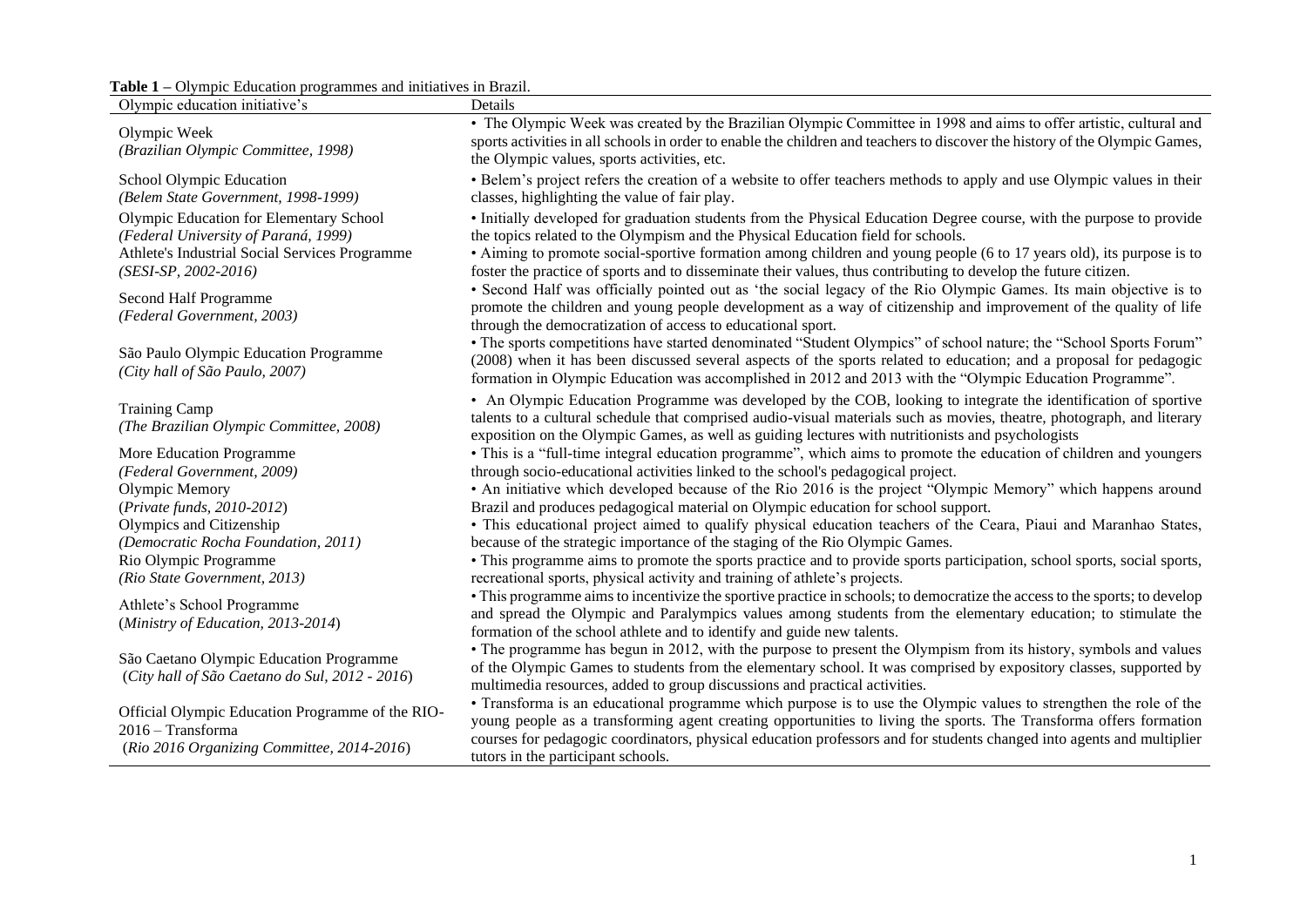**Table 2.** Related overview on Olympic education impacts.

| Sources                           | Overview                                                                                                                                                                                                                                                                                                                                                                |
|-----------------------------------|-------------------------------------------------------------------------------------------------------------------------------------------------------------------------------------------------------------------------------------------------------------------------------------------------------------------------------------------------------------------------|
| <b>Binder</b>                     | "Fair play, friendship, peace and international goodwill" define the impact Olympic Education                                                                                                                                                                                                                                                                           |
| (2001, p. 15)                     | can have on individuals, communities and the globe.                                                                                                                                                                                                                                                                                                                     |
| Kwauk                             | Olympic education had indeed found the place it deserved by re-focusing on long-lasting                                                                                                                                                                                                                                                                                 |
| (2008, p. 527)                    | educational and cultural impacts that could sustain interest and involvement beyond the Games.                                                                                                                                                                                                                                                                          |
| Georgiadis                        | Olympic education programs are growing into an important activity with a strong impact on a                                                                                                                                                                                                                                                                             |
| (2010, p. 6716)                   | range of permanent aspects of global education.                                                                                                                                                                                                                                                                                                                         |
| <b>Nikolaus</b><br>(2011, p. 153) | The impact of some of the initiatives of Olympic Games organising committees, generated a<br>very different picture emerged with regard to the communication of Olympic values. In the<br>majority of Olympic educational programmes run by Olympic Games hosts, for instance, the<br>communication of Olympic knowledge prevails over the imparting of Olympic values. |
| <b>Binder</b>                     | An educational programme focused on the positive values of Olympism, and distributed to all                                                                                                                                                                                                                                                                             |
| (2012, p. 288)                    | the schools in the world, would eventually impacted the behaviours of human society.                                                                                                                                                                                                                                                                                    |
| Santos                            | Education is a key element of the legacy narrative with the suggestion being that there is                                                                                                                                                                                                                                                                              |
| (2019, p. 87)                     | extensive impact on all individuals and entities who are inspired by the values of Olympism.                                                                                                                                                                                                                                                                            |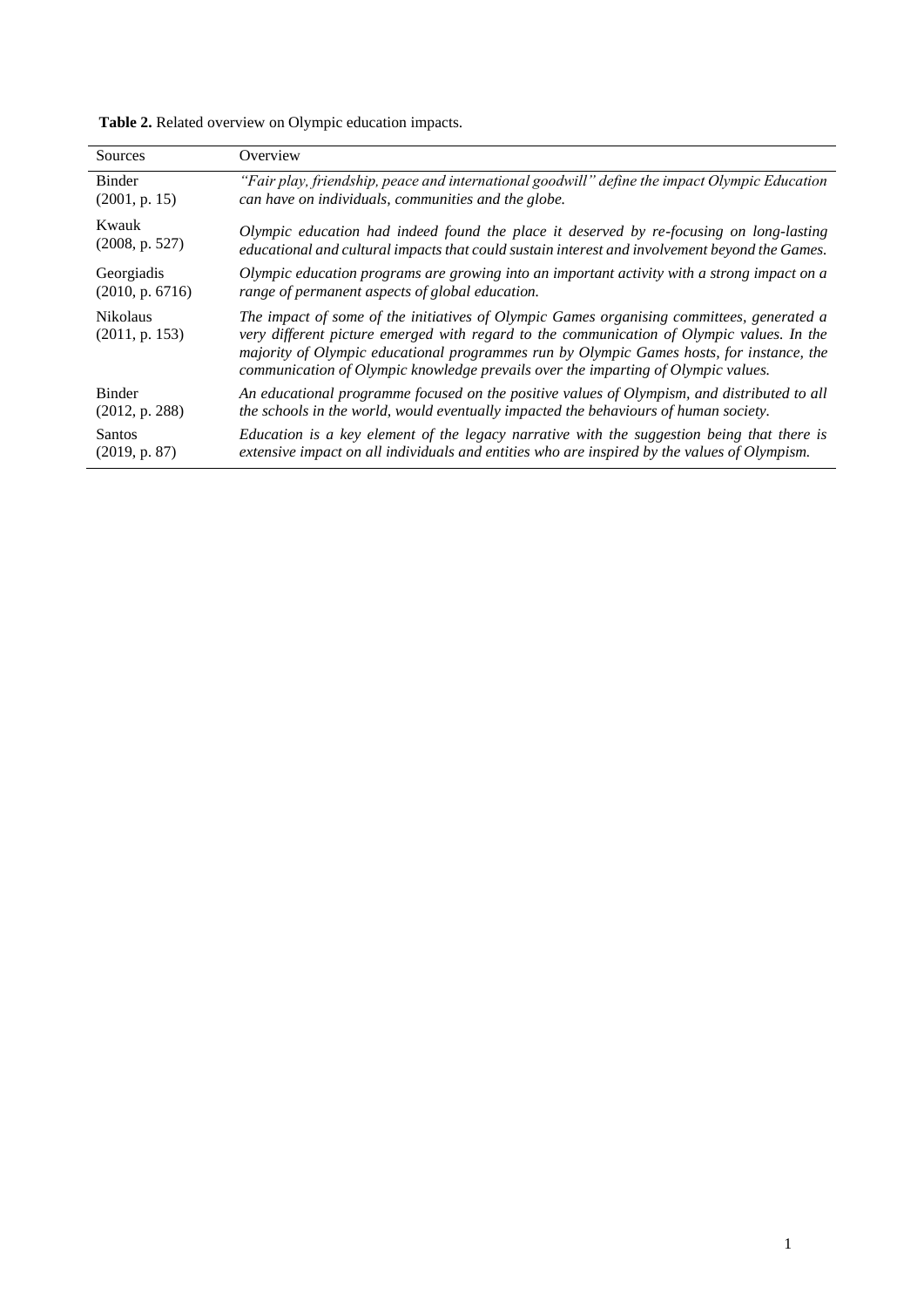Table 3. Indicative quotes from the qualitative study.

| <b>Dimensions</b>                     | <b>Ouotes</b>                                                                                                                                                                                                                                   |
|---------------------------------------|-------------------------------------------------------------------------------------------------------------------------------------------------------------------------------------------------------------------------------------------------|
| Education and<br>personal development | "currently, the program cannot be replicated but should be an inspiration for the IOC.<br>On the other hand, this project must be continue. Education and personal development<br>were evidenced in our studies and actions." - Director, ROGOC |
| Experiences                           | "I understood that one of the main indicators that physical education teachers valued<br>was the experience of living Olympic and Paralympic values." – Volunteer, ROGOC                                                                        |
| Teachers training                     | "the lack of teacher' training was also evidenced. Initially, Rio de Janeiro lacked physical<br>facilities, equipment and resources to host the Transforma programme." - School<br>coordinator                                                  |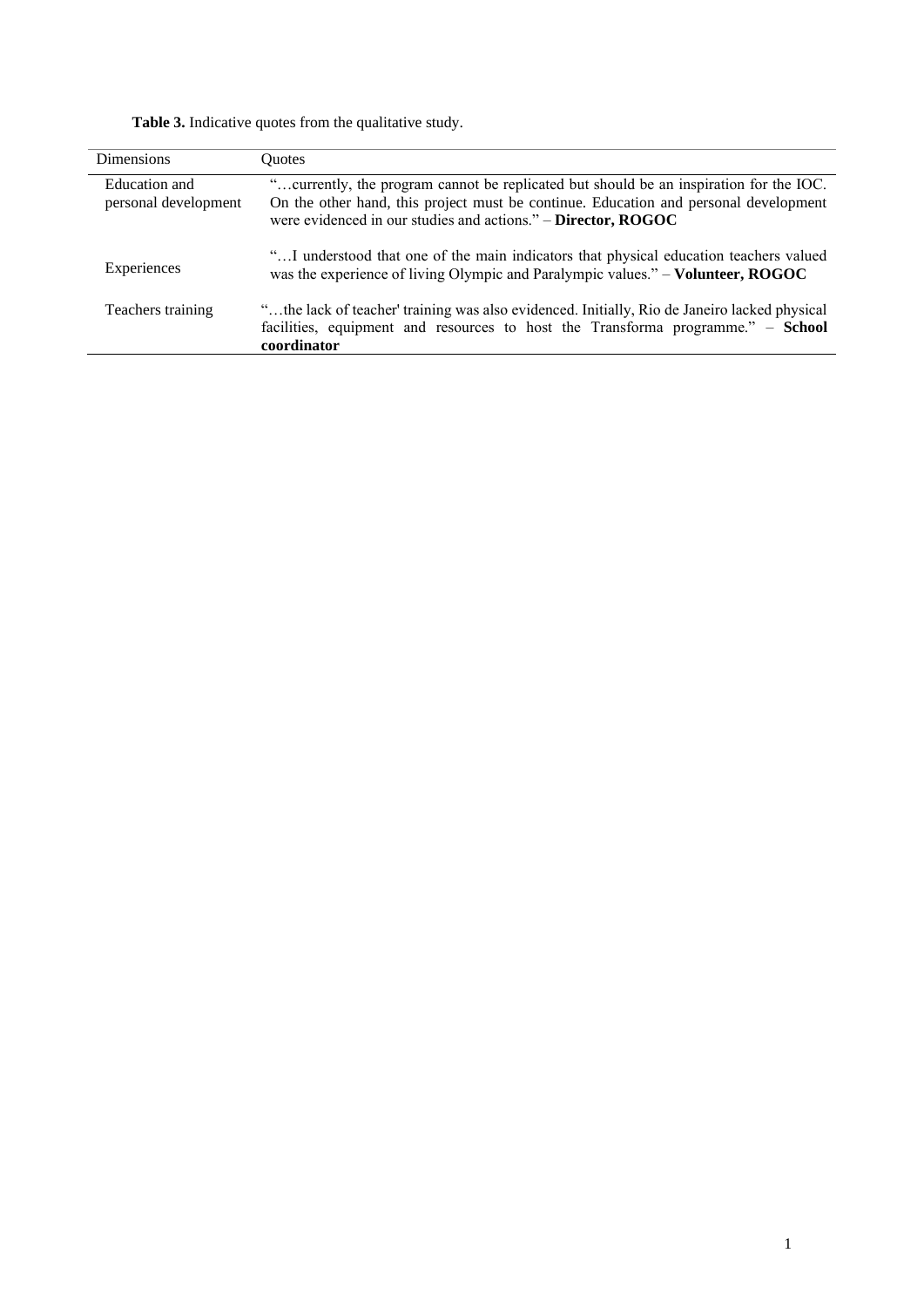|                       | M(SD)      | <b>Correlation matrix</b> |     |     | Factor        |                |           |            |
|-----------------------|------------|---------------------------|-----|-----|---------------|----------------|-----------|------------|
| <b>Construct</b>      |            |                           |     |     | loadings      | <b>Z-Value</b> | <b>CR</b> | <b>AVE</b> |
| 1. Experiences        | 4.02(.94)  | .72                       |     |     | .804-.881     | 23.95-27.71    | .791      | .72        |
| 2. Knowledge          | 3.60(1.10) | .66                       | .74 |     | .846-.882     | 26.87-28.91    | .92       | .74        |
| 3. Skills-development | 3.91(1.02) | .71                       | .52 | .75 | $.823 - .890$ | 26.32-30.38    | .92       | .75        |

**Table 4.** Correlation matrix, Mean, Standard Deviation and AVE values.

Note. No correlations failed the AVE test of discriminant validity.

Values on the diagonal refer to average variance extracted (AVE).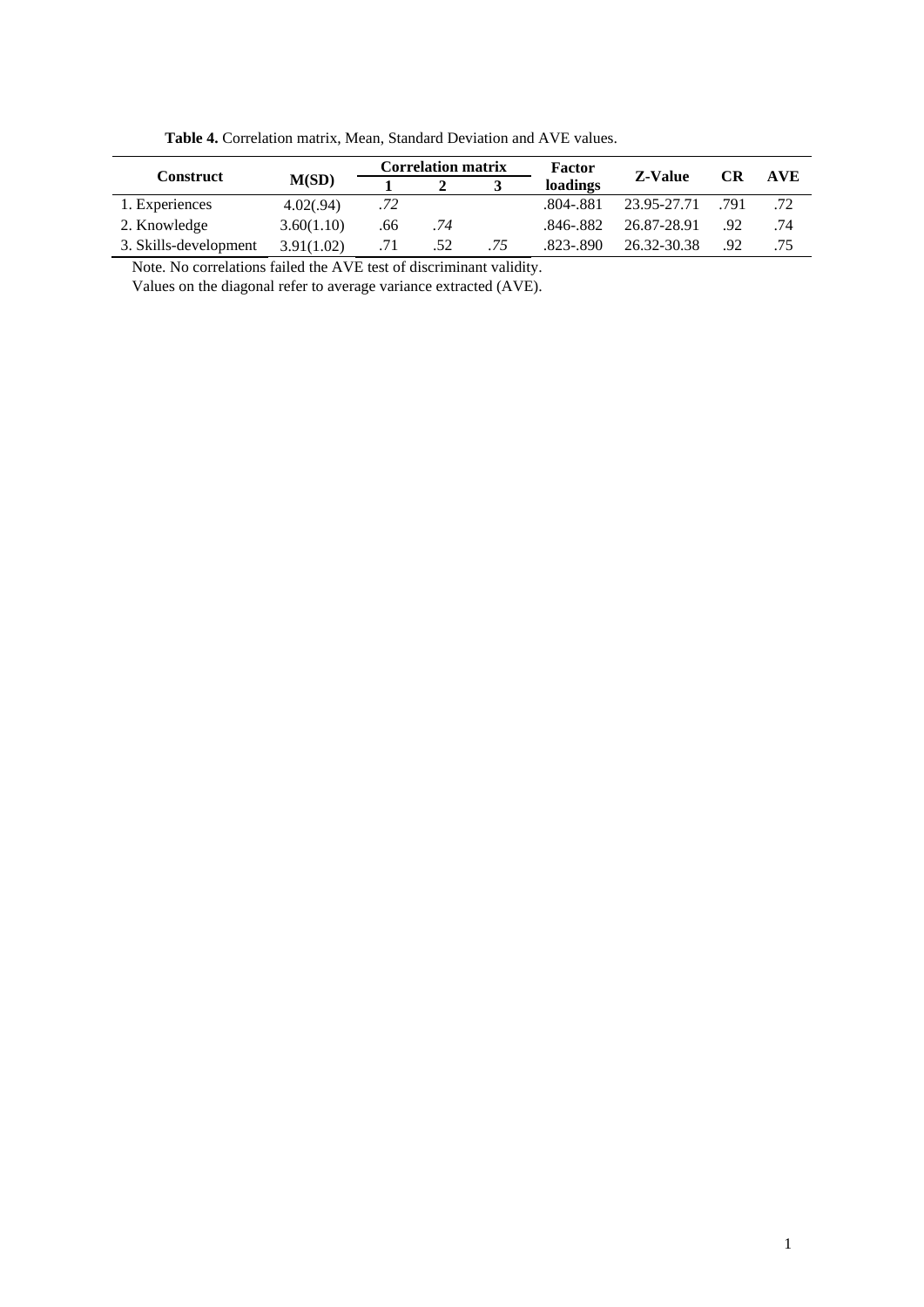**Figure 1** – Standardised estimates of the structural model.



Note: All path coefficients are standardized estimates.  $\chi^2(86)=304.44$  (p<.001),  $\chi^2/df = 3.54$ , TLI = .96, CFI = .97, GFI = .94, RMSEA = .06; \* p<.01